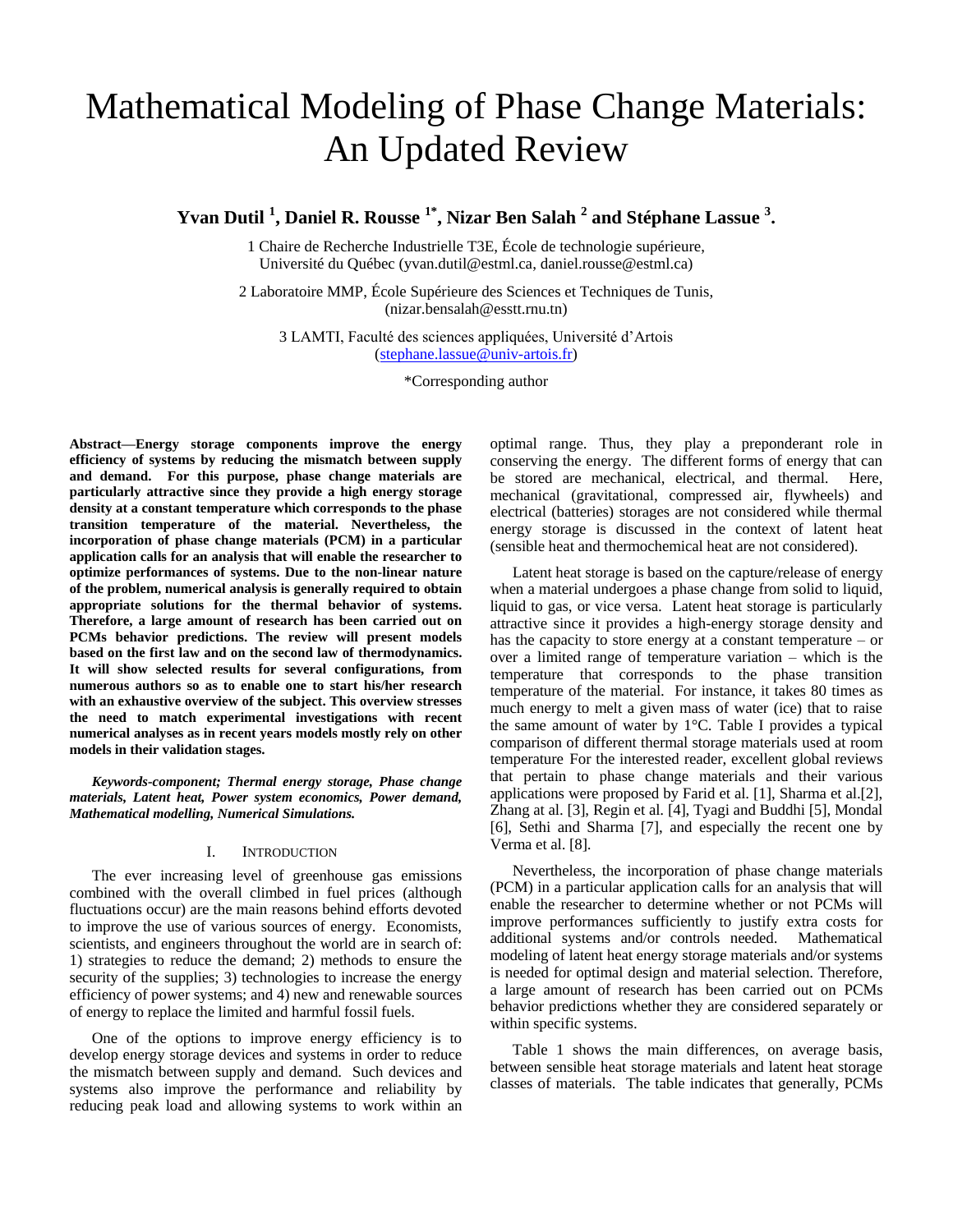require much less mass or volume to store the same amount of energy at a more or less constant temperature.

TABLE I. COMMON HEAT STORAGE MATERIALS

|                                 | <b>Materials</b> |                   |                                     |                                       |  |  |  |  |  |
|---------------------------------|------------------|-------------------|-------------------------------------|---------------------------------------|--|--|--|--|--|
| <b>Property</b>                 | Rock             | Water             | <i><b>Organic</b></i><br><b>PCM</b> | <i><b>Inorganic</b></i><br><b>PCM</b> |  |  |  |  |  |
| Density $[kg/m3]$               | 2240             | 1000              | 800                                 | 1600                                  |  |  |  |  |  |
| Specific Heat<br>[ $kJ/kg$ K]   | 1.0              | 4.2               | 2.0                                 | 2.0                                   |  |  |  |  |  |
| Latent heat [kJ/kg]             |                  |                   | 190                                 | 230                                   |  |  |  |  |  |
| Latent heat $[MJ/m^3]$          |                  |                   | 152                                 | 368                                   |  |  |  |  |  |
| Storage mass for                | 67000            | 16000             | 5300                                | 4350                                  |  |  |  |  |  |
| $109$ J, avg [kg]               | $\Delta t = 15K$ | $\Delta t = 15K$  |                                     |                                       |  |  |  |  |  |
| Storage volume for              | 30               | 16                | 6.6                                 | 2.7                                   |  |  |  |  |  |
| $10^9$ J, avg [m <sup>3</sup> ] | $\Delta t = 15K$ | $\Delta t = 15K$  |                                     |                                       |  |  |  |  |  |
| Relative storage                | 15               |                   | 1.25                                | 1.0                                   |  |  |  |  |  |
| mass                            | $\Delta t = 15K$ | $\Lambda t = 15K$ |                                     |                                       |  |  |  |  |  |
| Relative storage                | 11               | 6                 | 2.5                                 | 1.0                                   |  |  |  |  |  |
| volume                          | $\Delta t = 15K$ | $\Delta t = 15K$  |                                     |                                       |  |  |  |  |  |

This paper is building on previous reviews [1-8] to update the available references that pertain to mathematical modeling and simulation of thermal energy storage with phase change materials. First, it presents the fundamental mathematical description of the phenomenon, the Stephan problem. Then, it provides basic mathematical descriptions used as basis for numerical modeling using either first or second law approaches and fixed or adaptative meshes. The next section, considered by the author as the major contribution, is a model collection of most recent work published on the subject. This survey is organized according to the proble geometry (Cartesian, spherical, and cylindrical) and specific configurations or applications (packed beds, finned surfaces, porous and fibrous materials, slurries). A synthesis is provided at the end and several recommendations are formulated.

# II. THE STEPHAN PROBLEM

Phase transition of a material is described by a particular kind of boundary value problems for partial differential equations, where phase boundary can move with time. This question has been first studied by Clapeyron and Lamé in 1831 when analyzing the formation of the Earth's crust when it cooled. In that case, the problem was simplified from a spherical geometry to a one dimensional semi-infinite slab [9]. This solution was found independently by Franz Neumann, which introduced in his lectures notes of 1835-1840 [10]. Nevertheless, this type of problems is named after Jožef Stefan, the Slovene physicist who introduced the general class of such problems in 1889 [11] in relation to problems of ice formation. Existence of a solution was proved by Evans in 1951 [12], while the uniqueness was proved by Douglas in 1957 [13].

Very few analytical solutions are available in closed form. They are mainly for the one-dimensional cases of an infinite or semi-infinite region with simple initial and boundary conditions and constant thermal properties. Under these

conditions, these exact solutions usually take the form of functions of the single variable  $x/t\frac{1}{2}$  and are known as similarity solutions [14, 15]. A collection similarity solutions and references is to be found in [16] and [17].

## III. NUMERICAL SOLUTION

The problem of predicting the behavior of phase change system is difficult due to its inherent non-linear nature at moving interfaces, for which displacement rate is controlled by the latent heat lost or absorbed at the boundary. The following equation, known as the Stephan condition, describes this process

$$
\lambda \rho \left( \frac{ds(t)}{dt} \right) = k_s \left( \frac{\delta T_s}{\delta t} \right) - k_l \left( \frac{\delta T_l}{\delta t} \right) \tag{1}
$$

where  $\lambda$  is the latent heat of fusion,  $\rho$  is the density (it is not specified if it is solid or liquid),  $s(t)$  is the surface position, *k* is the thermal conductivity,  $t$  is time, and  $T$  is the temperature.

In this situation, the position and the velocity of boundaries are not known *a priori*. In addition, since two phases possess different physical properties, this could create a non-physical discontinuity in numerical model which need to be addressed.

# *A. Fixed grid*

By introducing an enthalpy method, the phase change problem becomes much simpler since the governing equation is the same for the two phases, interface conditions is automatically achieved and it creates a mushy zone between the two phases. This zone avoids sharp discontinuities that may create some numerical instabilities. In consequence, thickness and quality of the discretization of this mushy zone is critical to the model performance. The enthalpy method can deal with both mushy and isothermal phase-change problems but the temperature at a typical grid point may oscillate with time [18]. This method as been successfully applied to various phase change problems [19-22]. Hunter in 1989 [23] and Amdjadi in 1990 [24] confirmed that the enthalpy method is the most suitable for typical application under the restriction that there is no alteration to the numerical scheme at the interface.

Enthalpy function  $h$ , defined as a function of temperature, is given by Voller [25]. For a phase change process, energy conservation can be expressed in terms of total volumetric enthalpy and temperature for constant thermophysical properties, as follows (from [2]):

$$
\frac{\partial H}{\partial t} = \nabla \big(k_k(\nabla T)\big),\tag{2}
$$

where  $H$  is the total volumetric enthalpy, which is the sum of sensible and latent heat

$$
H(T) = h(t) + \rho_1 f(T) \lambda, \qquad (3)
$$

and where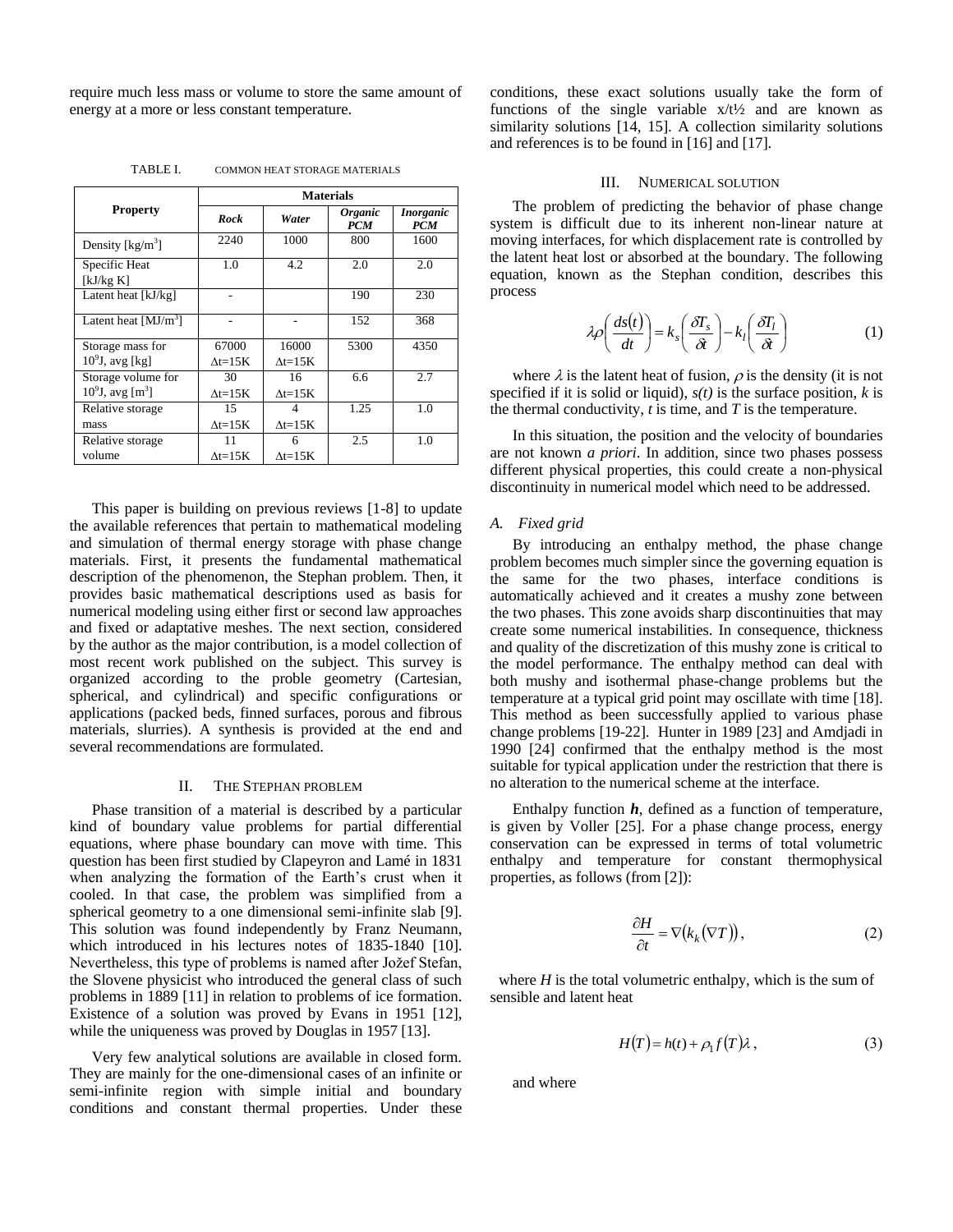$$
h = \int_{T_m}^{T} \rho_k c_k dT \,. \tag{3}
$$

In the case of isothermal phase change, the liquid fraction *f*  is given by

$$
f = \begin{cases} 0 & T < T_m \text{ solid} \\ 10, & T = T_m \text{ mostly.} \\ 1 & T > T_m \text{ liquid} \end{cases}
$$
 (4)

Using equation (3) and (4), we can write an alternate form for dimensional heat transfer in the PCM in two dimensions

$$
\frac{\partial h}{\partial t} = \frac{\partial}{\partial x} \left( \alpha \frac{\partial h}{\partial x} \right) + \frac{\partial}{\partial y} \left( \alpha \frac{\partial h}{\partial y} \right) - \rho_1 \lambda \frac{\partial f}{\partial t}
$$
(5)

where  $\alpha$  is the thermal diffusivity.

Very early, two approaches, finite difference and finite element techniques, were used to solve the phase change problems numerically. Then, finite volume and control volume finite element methods were also employed [26]. Since the introduction of finite element and finite volume methods in the 197o's, they are mostly preferred over finite difference methods.

Since temperature can oscillate with time in some circumstances, some authors have relayed on a temperature based heat capacity method [27]. In these models, the enthalpybased energy equation is converted into a non-linear equation with a single variable. This approach is called the temperature transforming model (TTM). This type of simulation is accurate, simple and efficient [27].

In TTM, general continuity and momentum equations for fluid problems are used, while its energy equation is different use a temperature dependant source term, unlike in the enthalpy formalism. The main difficulty of this technique is to develop a method to keep velocity at zero in the solid phase. The simplest method is the *switch-off method* (SOM) or its smoothed version the *ramped switch-off method* (RSOM) [20,28,29]. These techniques directly sets velocities in the solid phase to zero by setting coefficients of momentum and velocity-correction equations to values that effectively suppress any motion. Although these method are commonly used in phase-change problems, Ma and Zhang [18] have shown that if used together with a TTM model for convection controlled solid-liquid phase-change problems, this will result in a serious inconsistency. This is because TTM uses a mushy region to guarantee that the temperature is continuous while in SOM, velocities are discontinuous at the solid-liquid interface. To avoid this discontinuity, a variant of this method uses a ramped switch-off of velocities by introducing a mushy zone between solid and liquid phases.

Instead of modifying coefficients of momentum and velocity-correction equations, an alternate approach modified the *source term* (STM) in the energy equation at the interface. As SOM, this method also presents a discontinuity at the interface and, therefore, suffers from the same problem. Therefore, a ramped version of this approach should also be used (here RSTM). It should be noted that Darcy STM developed for phase-change simulations in the context of enthalpy method is a type of ramped STM [20, 30]. Finally, a third approach is to work with a variable viscosity of the medium (VVM) as proposed by [31]. In this method, viscosity is set to very high value in the solid phase, which effectively stops all motion.

Ma and Zhang [18] did a comparison between each TTM methods and the experimental results of Okada [32]. They concluded that ramped SOM and ramped STM performed better at a slightly higher computational price. In addition, they pointed out that if time the step is too small, the convection is not well modeled and that the solutions provided by use of the model diverge.

#### *B. Adaptative mesh*

To keep a reasonable representation of the physical processes that occur at the melt front, model grid density must be high enough to cover smoothly the solid-liquid interface. However, this high density is not needed elsewhere in the system. Therefore, it is natural to adapt the grid density to the local physical conditions to improve the computational efficiency. They are two main approaches used to do this. One uses a local mesh refinement method, i.e. *h-*method [33-36]. In that case, the model starts with a uniform grid and, at each iteration, grid points are added or removed to match the required model accuracy. This is the method behind most commercial codes. The main problem with this method consists in maintaining data structures since the topology and the number of grid points is changing between each time steps.

To avoid this problem, the *r*-method (*r* stand for relocation), also know as the *moving mesh method,* starts with a uniform mesh and then moves the mesh points, keeping the mesh topology and number of mesh points fixed as the solution evolves. Grid deformation is usually done by tracking either a rapid variation of either the solution or one of its (higher) derivatives. This method as been used with phase change problems [37-40].

Lacroix and Voller [45] performed a study comparing methods of simulation of phase change model in a rectangular cavity. They concluded that the fixed grid must be finer for a material with unique melting temperature while the limiting factor in moving mesh is the need to use a coordinate generator at each time increment. Comparison between fixed and moving grid has also be done by Viswanath and Jaluria [41] and by Bertrand et al. [42]. In this last paper, it was found that fronttracking methods are better adapted to the problem than the fixed grid procedures. The front-tracking methods would however fail to simulate situations where the transition from the liquid to the solid phase is not a macroscopic surface, and enthalpy methods are to be used in most solidification problems where a solid-liquid interfacial region is present between both phases.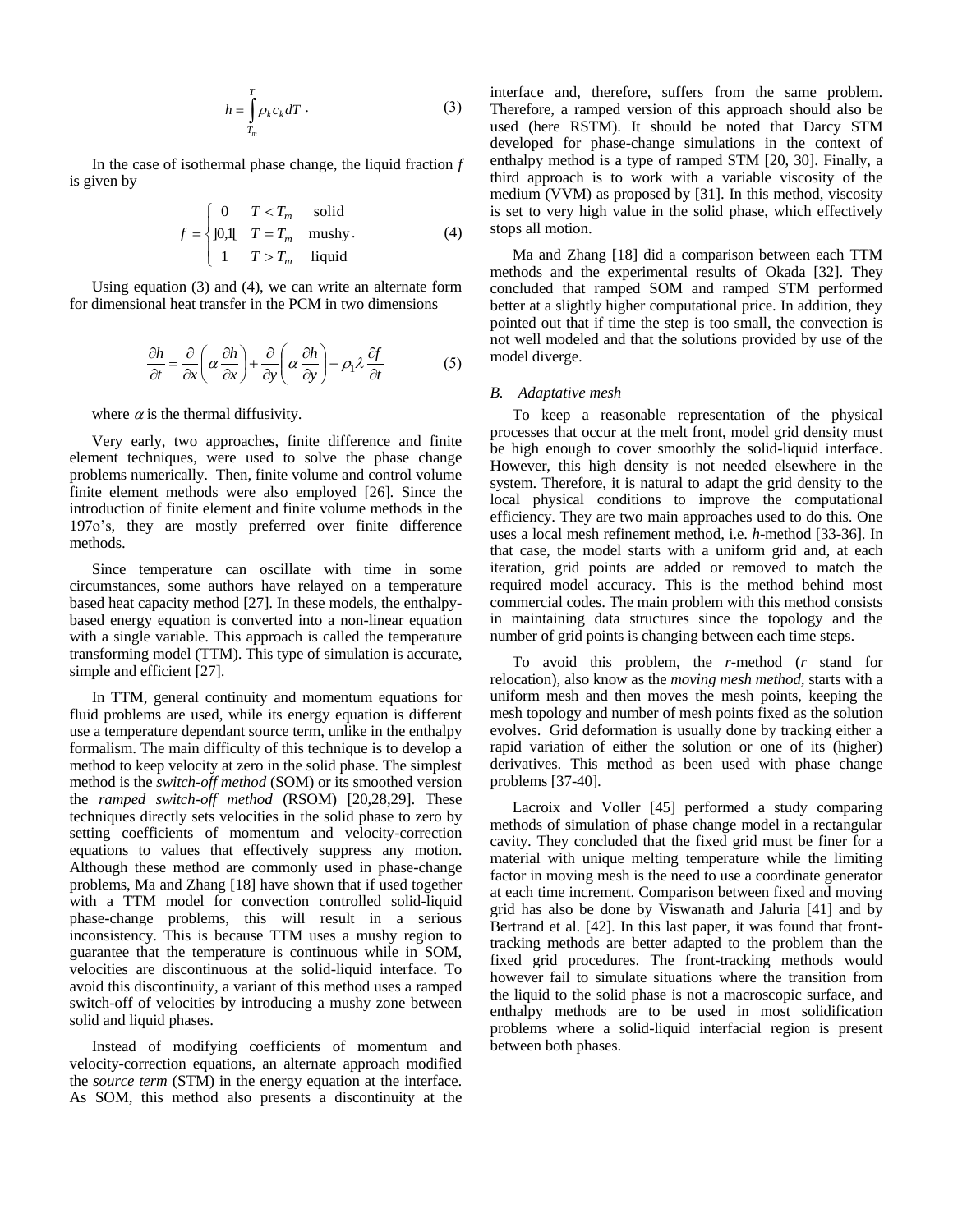## *C. Fist law and second law model*

Some models are designed to measure the first law efficiency while others are for the second law. First law model have some shortcomings because they do not consider the effect of time duration through which the heat is stored or retrieved, the temperature at which the heat is supplied, and the temperature of the surroundings. Second law models address those issues which lead to optimal design and operations. Nevertheless, second law model are intended to complement not replace the first law model.

The first law efficiency of the thermal energy storage system is defined by:

$$
\eta = \frac{Q_r}{Q_s},\tag{6}
$$

where  $Q_r$ , is the total thermal energy extraction from the storage material during the heat recovery process and  $Q_s$  is the total heat stored by the phase-change material during the heat storage process.

The second law efficiency of the thermal energy storage system is defined by the following equation:

$$
\psi = \frac{\phi_r}{\phi_s},\tag{7}
$$

where  $\phi_r$ , is the availability recovered from the storage system during the heat recovery process and  $\phi_r$  is the availability added to the system during the heat storage process. This shows that the first law efficiency gauges how energy is utilized, whereas the second law effectiveness indicates how well the availability of energy is used.

An important feature in the second law analysis of the thermal energy storage system is the calculation of the entropy generation number *N<sup>s</sup>* . This number is defined as the degraded exergy divided by the total exergy input to the cycle

$$
N_s = \frac{W_d}{W_s + W_r} \,,\tag{8}
$$

where  $W_d$  is the total exergy destroyed throughout the cycle, while  $W_s$ , and  $W_r$ , are the availability of the working fluid entering the system during the heat storage and removal processes, respectively. The second law efficiency can be related to the number of entropy generation units by the following equation:

$$
\psi = 1 - N_s \,. \tag{9}
$$

In this situation, the system achieves its maximum second law efficiency when *N<sup>s</sup>* is zero.

# IV. MODEL COLLECTION

In this section, we review the scientific literature on numerical models of PCM used in thermal storage application. This review is based on compilations by Verma, Varun and Singal [8] and Regin, Solanki and Saini [5] combined with additional articles found trough a recent literature review. These papers have been first classified by their geometrical configuration for more convenience and then by applications.

#### *A. Rectangular geometry*

Hamdam and Elwerr [43] presented a simple model where all sides of a rectangular enclosure were well isolated except for one vertical side where heat was applied. In this model, the rate of melting depends essentially on the properties of the material, such as thermal diffusivity, viscosity, conductivity, latent heat of fusion and specific heat. The model follows a two-dimensional melting process of a solid PCM considering convection as a dominant mode within the melt region, except within the layer very close to the solid boundary in which only conduction is assumed to take place. Comparison between this model and result of Bernard et al. [44] shows a good agreement except that position and inclination of the melt front deviate as time progress.

Lacroix et al. [46-49] solved the problem of fusion in a rectangular cavity including the natural convection effects using a methodology similar to the moving mesh technique. Results of these simulations indicate that the melted fraction from close contact melting at the bottom of the cavity is larger, by an order of magnitude, than that from the conduction dominated melting at the top. The melting process is chiefly governed by the magnitude of the Stefan number. It is also strongly influenced by lateral dimensions of the cavity. The importance of the convection also implies that system efficiency is increased when the heat is concentrated on few spots instead of being spread over the whole surface. Later Brousseau and Lacroix [50-51] studied performances of a multi-layer PCM storage unit. Their model is based on the conservation equation of energy for the PCM and for the HTF (heat transfer fluid). This model shows that cyclic melting and solidification yields complex isotherm distributions within the PCM with multiple phase fronts.

Shamsundar and Sparrow [52-53] applied the finite difference method to the resolution of the enthalpy equation in the solidification of a flat plate. Shamsundar also used this method to the case of a square geometry [54-56].

Works by Costa et al. [57] studied numerically a twodimensional rectangular area, using energy equations in solid and liquid phases, continuity, momentum, and Stefan's equation at the boundary. Three PCMs were analyzed: paraffin (n-octadecanol) and metals (gallium and tin). They compared their results with those obtained in the literature. In the case of octadecanol, there is poor agreement with experimental results in the upper zone where melt liquid from the sides fills the upper empty cavity and accelerates melting in this area. Variation of viscosity with temperature, as heating losses in the wall or different initial supercooling are the proposed explanation for this discrepancy [57,58].

Since most PCMs have low thermal conductivity that limits heat transfer rates during their applications. To improve their performances they are often used in a thin plate configuration like a heat exchanger [61-66]. Costa et al. [59] also studied a thermal storage system consisting of seven thin rectangular containers of PCM. The shape of the container is used to enhance the rate of heat transfer. The performance of this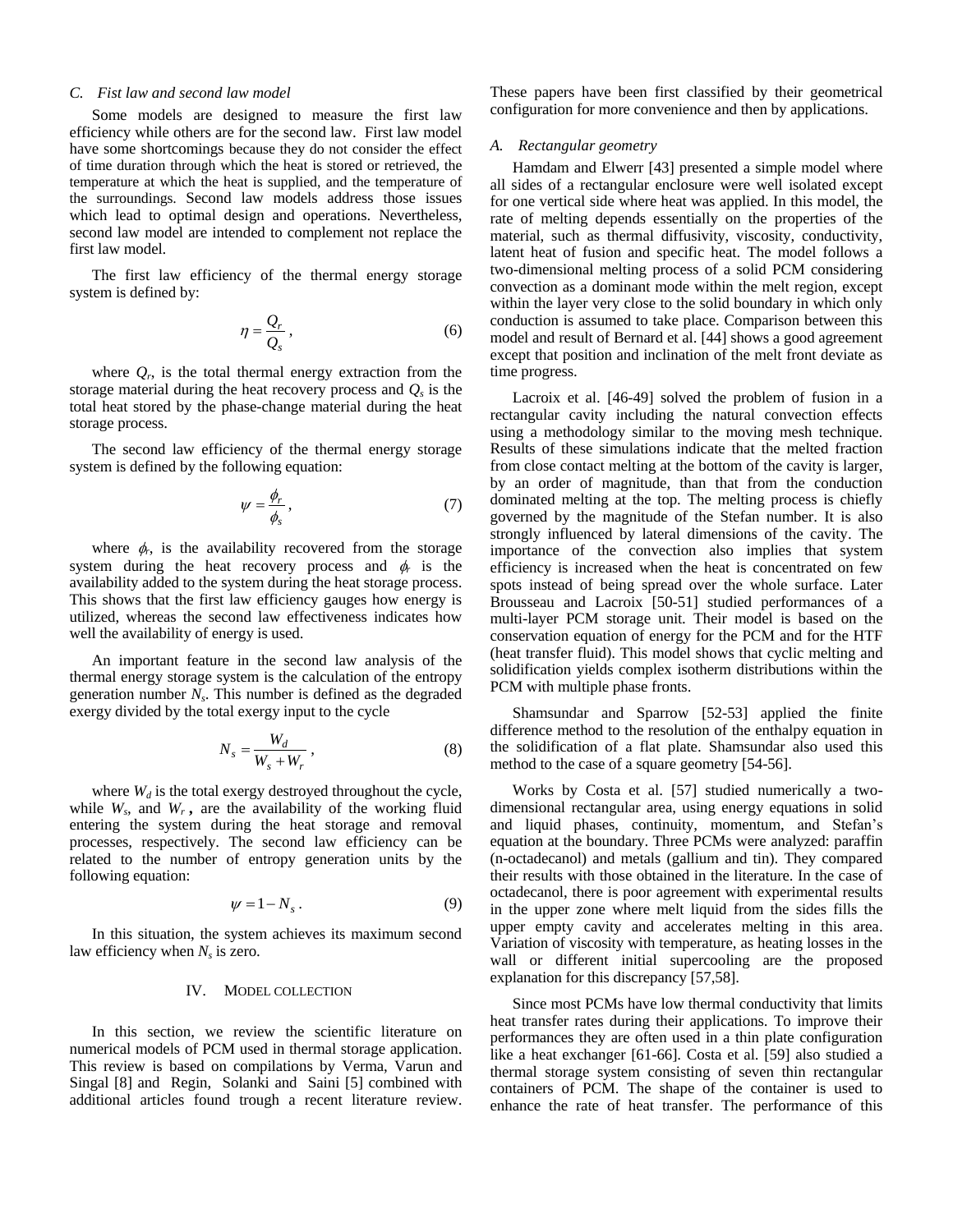system has been analyzed using an enthalpy formulation and a fully implicit finite-difference method [25,60]. Vakilaltojjar and Saman [67] proposed to improve on this design by using PCM with different melting point  $(CaCl<sub>2</sub>—6H<sub>2</sub>O$  and potassium fluoride tetrahydrate  $(KF-4H<sub>2</sub>O)$ .

Dolado et al. [124] developed a model for thermal energy storage unit for air conditioning application using thin PCM slab. In parallel, they have also characterized the PCM in laboratory as well as experimental validated their model. Comparing various numerical approaches, they showed that a simple 1D implicit finite differences model seems to be an appropriate model in order to simulate both, single PCM slabs and full storage systems. Comparing the advantages of various numerical approaches they concluded that semi-analytical model gives a fast first approach, successful to optimize the design, while 2D-model should be used to study thicker plates and that the complete computational fluid dynamics model should be employed for more rigorous analyses.

Zukowski [125] has analyzed the heat and mass transfer in a ventilation duct filled with encapsulated paraffin wax RII-56. This author proposed a new approach for approximating the specific heat of the PCM as a function of its temperature for all the range of operating conditions, by using an interpolating cubic spline function to estimate specific heat of PCM at each temperature. His analysis showed that the average charge time (melting) of the tested units was over twice higher than the time of the discharge cycle (freezing).

Silva et al. [71] have modeled an enclosure filled with wax in a rectangular geometry oriented vertically. Their results show that a simplified numerical model can be used to predict, with reasonable accuracy, the performance of this kind of heat exchange unit. Vynnycky and Kimura [126] produced an analytical and numerical study of coupled transient natural convection and solidification in a rectangular enclosure. Their work based on a non dimensional analysis indicates that some asymptotic simplification is possible for material commonly used in literature (water, gallium, lauric acid). This suggest that problem might by simplify when  $Ra \gg 1$  and  $St \ll 1$  giving a conventional boundary value problem for the liquid phase and pointwise-in-space first-order ordinary differential equations for the evolution in time of the solidification front. The method was tested against full 2D finite-element-based transient numerical simulations of solidification. The asymptotic analysis decouple the fluid flow and heat transfer problem in the liquid from the heat transfer problem in the solid, and is able to describe the quantitative features of the numerical solutions very well for about 90% of the height of the enclosures. However, in the final 10%, the analytical solution is not uniformly valid for all time, and tends to overestimate the final thickness of the solid layer.

Zivkovic and Fujii [72] have created a simple computational model for isothermal phase change. The model was based on an enthalpy formulation with equations constructed in such a form that the only unknown variable is the PCM's temperature. The theoretical model was verified with a test problem and an experiment performed by authors. Experimental and computational data demonstrated that heat conduction within the PCM in the direction of the fluid flow,

the thermal resistance of the container's wall, and the effects of natural convection within the melt could be ignored for the conditions investigated in this study. This model also shows that the rectangular container requires nearly half of the melting time as for the cylindrical container of the same volume and heat transfer area. Using the same formalism Najjar and Hasan [127] build a model of a greenhouse using a PCM as a heat storage unit. They validate their model by the comparison with the experimental result of [72].

Other studies have also explored the behavior of PCM in rectangular geometry [68,73]. They are not explicitly reviewed herein but provided for the interested reader. Table 2 presents a summary of numerical methods used in the context of the Cartesian coordinates system. The symbols FG stand for fixed grid, FD for finite difference, FE for finite element, A for analytic, CFD for computed fluid dynamics and MM for moving mesh respectively.

# *B. Spherical geometry*

Spherical geometry represent an interesting case for heat storage application, since spheres are often used in packed bed as those described in subsection D. Due to the complexity of such systems, it is often more efficient to first model the behavior of an individual sphere to then described it with a simple parametric model to be used in the packed bed modeling.

Roy and Sengupta [129] have examined the melting process with the solid phase initially uniformly supercooled initially. The presence of supercooling, forced them to modify the heat transfer equation to include the effects of a temperature gradient in the solid core. As a result, a closed-form solution could not be obtained. At every time step, the unsteady conduction equation has been solved numerically using a toroidal coordinate system, which has been suitably transformed to immobilize the moving boundary and to transform the infinite domain into a finite one. In a following paper [130], they have examined the impact of convection on the melting process. They demonstrated that the fluid flow in the upper liquid region is essentially quasi-steady, since the liquid velocity in both the film and the upper zone are much greater than the rate of movement of the interface. They also demonstrated the importance of the ratio of the buoyancy force due to density variation of the liquid with temperature and the density difference between the two phases, which reduces the melt rate and places an upper bound for the range over which the film solution is valid.

Ettouney et al. [74] experimentally evaluated the heat transfer in paraffin inside spherical shell. Their calculation shows that the Nusselt number in the phase change material (PCM) during melting is one order of magnitude higher than during solidification and is strongly dependent on the sphere diameter. In consequence, the melting was about a factor two slower than the freezing. This phenomenon was also observed by Zukowski [125] for rectangular array. An increase in the Nusselt number for a larger sphere diameter increases the natural convection cells inside the spheres. The larger volume allows for the free motion, for the descent and rise of cooler and hotter molten wax.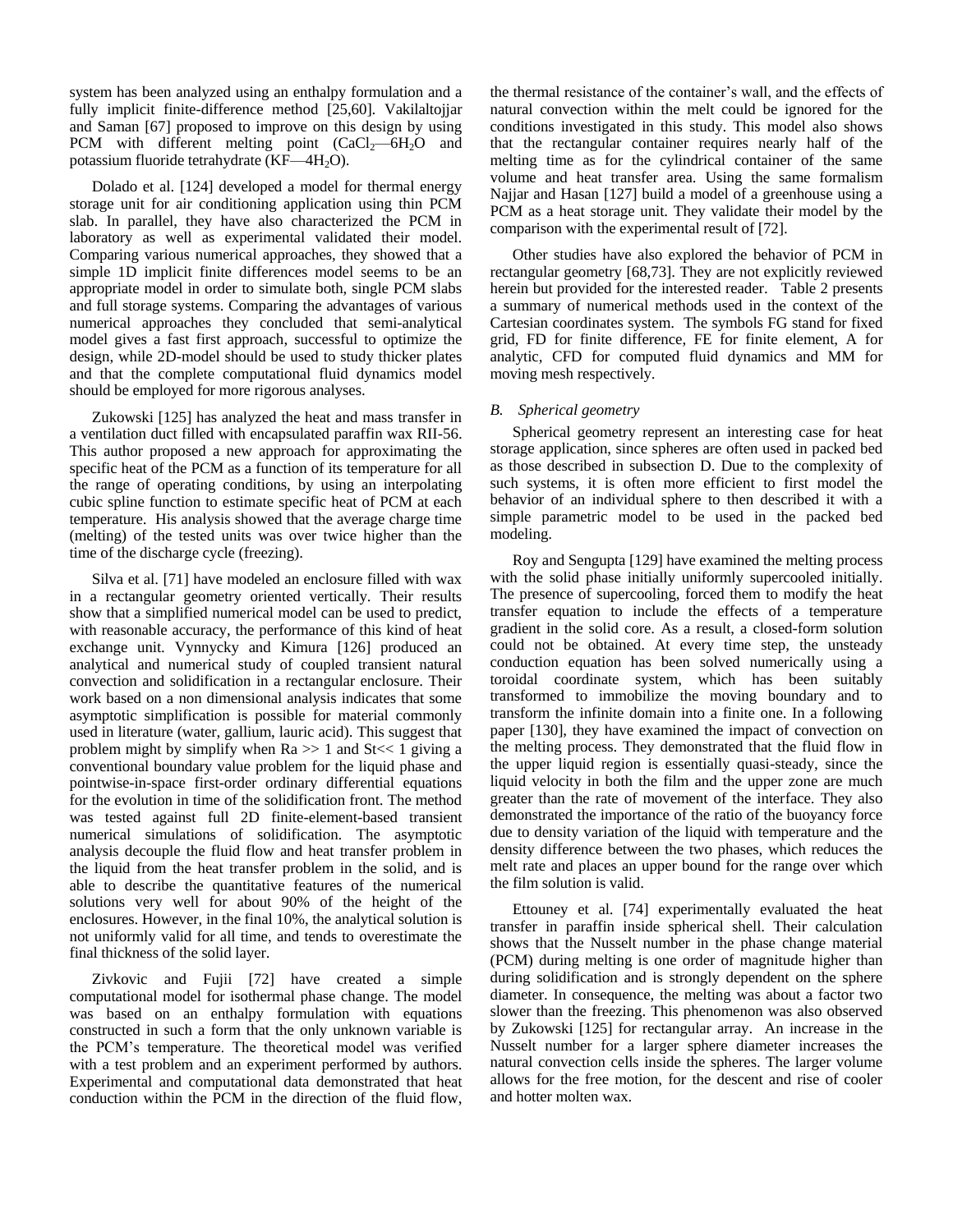| <b>Model</b>                        | material                                          | <b>Numerical</b><br>formulation |                | <b>Comment</b>                                                                                                                                                                                                                               | <b>Validation</b>                                    |
|-------------------------------------|---------------------------------------------------|---------------------------------|----------------|----------------------------------------------------------------------------------------------------------------------------------------------------------------------------------------------------------------------------------------------|------------------------------------------------------|
| Hamdam and Elwerr [43]              |                                                   | А                               | $1-D$          | Propagation and inclinaision of the interface and<br>energy storage rate predicted                                                                                                                                                           | Experimental<br>$[44]$<br>Numerical<br>$[244 - 245]$ |
| Lacroix et al. [46-49]              | n-octadecane<br>[46]                              | FG                              | $2-D$          | The melting process is chiefly governed by the<br>magnitude of the Stefan number                                                                                                                                                             | Yes [48]                                             |
| Brousseau and Lacroix<br>$[50-51]$  |                                                   | <b>FD</b><br>FG                 | $2-D$          | multi-layer PCM storage<br>Parametric model formulated from numerical<br>study                                                                                                                                                               |                                                      |
| Shamsundar and Sparrow<br>$[52-53]$ |                                                   | <b>FD</b>                       | $2-D$          | Surface integrated heat-transfer rates; boundary<br>temperatures solidified fraction and interface<br>position all as function of the time.                                                                                                  |                                                      |
| Costa et al. [57]                   | n-octadecanol<br>gallium, tin                     | <b>FD</b>                       | $2-D$          | For n-octadecanol, there is poor agreement with<br>experimental results. Variation of viscosity with<br>temperature, as heating losses in the wall or<br>different initial supercooling are the proposed<br>explanation for this discrepancy |                                                      |
| Costa et al. [59]                   | Multiple PCM                                      | <b>FD</b>                       | $1-D$<br>$2-D$ | For 1-D model, calculations have been made for<br>the melt fraction and energy stored for<br>conduction and convection, while for 2-D model,<br>calculations have been made for conduction only.                                             | Numerical<br>$[213-214]$                             |
| Vakilaltojjar and Saman<br>[67]     | CaCl <sub>2</sub> —6H <sub>2</sub> O<br>$KF-4H2O$ | A<br><b>FE</b>                  | $2-D$          | Thin flat containers and air is passed through<br>gaps between them                                                                                                                                                                          | On going, Not<br>published                           |
| Dolado et al. [124]                 |                                                   | A<br><b>FD</b><br><b>CFD</b>    | $1-D$<br>$2-D$ | <b>Encapsulated PCM slab</b>                                                                                                                                                                                                                 | Experiemental<br>$[215]$                             |
| Zukowski [125]                      | paraffin wax<br>RII-56                            | <b>FD</b>                       | $3-D$          | Interpolating cubic spline function method is<br>used for determining an effective specific heat                                                                                                                                             | <b>Yes</b>                                           |
| Silva et al. [71]                   | paraffin wax                                      | <b>MM</b>                       | $1-D$          | Charge and discharge of a PCM encapsulated<br>slab                                                                                                                                                                                           | Yes                                                  |
| Vynnycky and Kimura<br>$[126]$      | lauric acid                                       | MM<br>$LE^*$                    | $2-D$          | *:Laplace-Euler: New numerical method<br>Applicable to water and gallium                                                                                                                                                                     | Experi. [90]<br>Numerical [216]                      |
| Zivkovic and Fujii [72]             | $CaCl2$ -6H <sub>2</sub> O                        | <b>FD</b>                       | $1-D$          | Isothermal phase change of encapsulated PCM                                                                                                                                                                                                  | Yes<br>Numerical [25].                               |

TABLE II. MODELS FOR RECTANGULAR GEOMETRY

This result contrasts with the work of Barba and Spriga [69] on the behavior of encapsulated salt hydrates, used as latent energy storage in a heat transfer system of a domestic hot water tank. They found that the shortest time for complete solidification is provided by small spherical capsules, with high Jacob numbers and thermal conductivity. On the impact of convection, Khodadadi and Zhang [75] also noted that it created an asymmetry melting upper region of the sphere much faster than in the lower region due to the enhancement. Their computational findings were verified through qualitative constrained melting experiments using a high-Prandtl number wax as the phase change material.

A simple analytical solution was derived by Fomin and Saitoh [76] to describe close-contact melting within a spherical capsule. Its accuracy is estimated to be 10-15% by comparison to numerical analysis. This tool is likely to be useful when evaluating thermal energy storage systems which contain thousands of capsules. A similar analysis has been done for elliptical capsule. It was found that elliptical capsules show higher rate of melting than circular ones. Prolate capsules provide more effective melting than oblate ones, even though they have the same aspect ratios and

vertical cross-sectional areas [77, 78]. In addition, Adref & Eames [242-243] have been able to derived semi-empirical equations that allow the mass of ice within a sphere to be predicted during the freezing or melting processes. Complementary studies on quasi-static model and on parametric have been done by others groups [70, 80-83].

Veerappan et al. [128] did a an investigation on the phase change behavior of 65 mol% capric acid and 35 mol% lauric acid, calcium chloride hexahydrate, noctadecane, nhexadecane, and n-eicosane inside spherical enclosures. They compared their numerical model with the experimental work of Eames and Adref [79] and conclude in a good agreement between them notwithstanding the fact that Eames and Adref [79] worked with ice which floats unlike solid phase of modeled PCMs. Based on their modeling they found that spheres with larger diameters take more time to completely solidify than smaller diameters, since heat has to travel only a smaller distance and hence rate of solidification is higher for smaller capsules. The same is true for melting. However, both freezing and melting takes approximately the same time, which must be put in contrast with result of [74,125].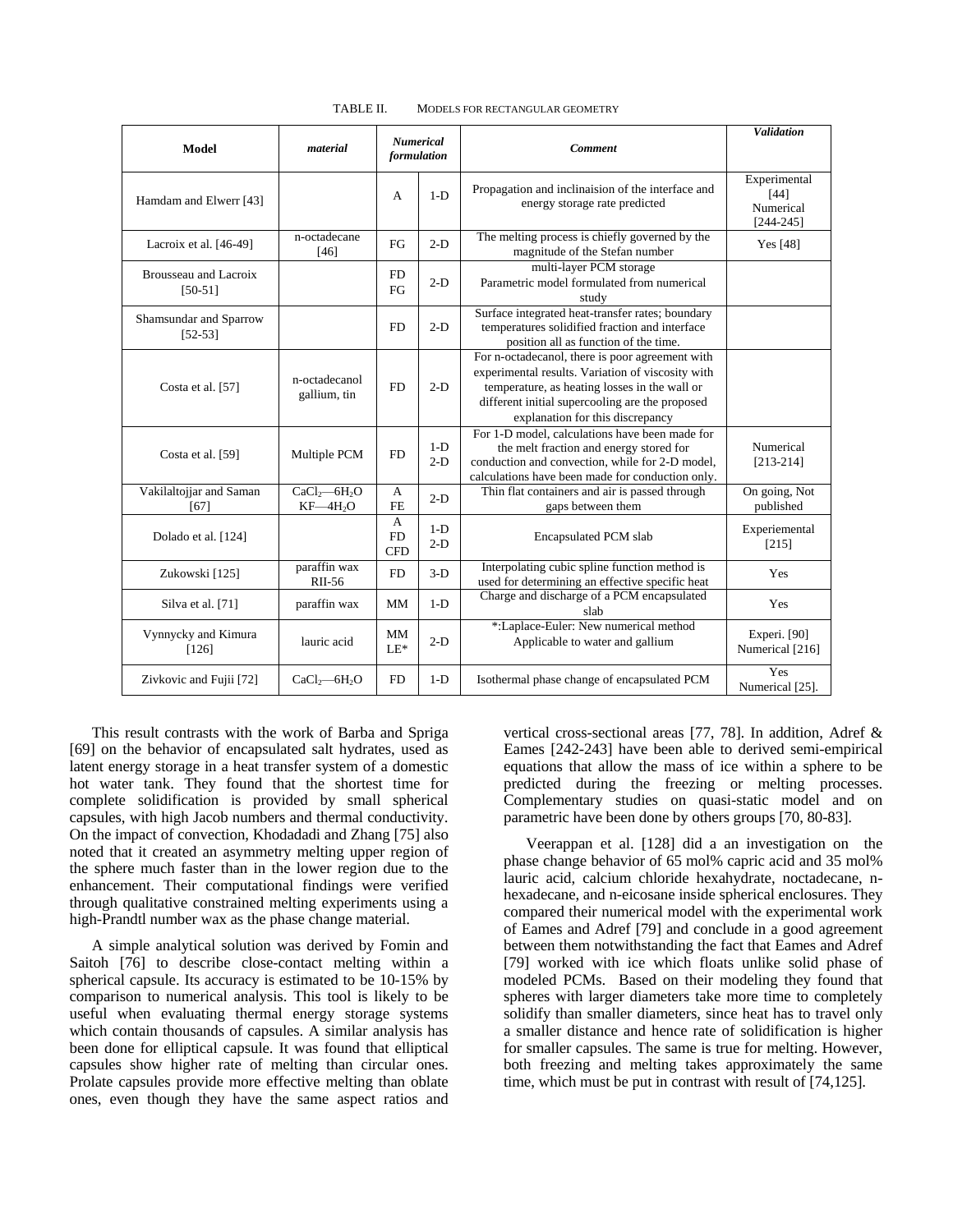Ismail and Henriquez [82] created a parametric model for the study of the solidification of a PCM in a spherical shell. This model was based on pure conduction in the PCM subject to boundary conditions of constant temperature or convection heat transfer on the external surface of the spherical shell. The model was validated by comparison with available similar models [131-134] and the agreement is found to be satisfactory. Like other group they found that increase of the size of the sphere leads to increasing the time for freezing. The same team did a specific numerical and experimental study on water solidification [81]. The governing equations of the problem and associated boundary conditions were formulated and solved using a finite difference approach and a moving grid scheme. A shortcoming of the model was its incapacity of treating

supercooling adequately. Nevertheless, they conclude that shell material affects the solidification time. Freezing was faster for metallic material (Cu,Al) followed by polyethylene, acrylic and PVC. However, the time difference was rather small, which still makes non metallic capsules attractive.

Regin et al. [135] carried out both an experimental and numerical analysis of a spherical capsule placed in a convective environment filled with wax as a PCM. Model results were compared to experimental results and were found to be in good agreement. From the model results, they found that the shorter time for complete melting and higher time averaged heat flux occurs in the capsules of smaller radii and for higher Stefan number. Table 3 presents the synthesis for the analyses in spherical geometries.

| Model                                  | material                                                              | formulation             | <b>Numerical</b> | <b>Comment</b>                                                                                                                                                          | <b>Validation</b>                                 |
|----------------------------------------|-----------------------------------------------------------------------|-------------------------|------------------|-------------------------------------------------------------------------------------------------------------------------------------------------------------------------|---------------------------------------------------|
| Roy and Sengupta [129]                 |                                                                       | <b>MM</b><br><b>FD</b>  | $2-D$            | Treatment of convection<br>Two zones model                                                                                                                              | Numerical [217]                                   |
| Barba and Spriga [69]                  | 37.5% NH <sub>4</sub> NO <sub>3</sub><br>+62.5% $Mg(NO_3)$<br>$-6H2O$ | А                       | $1-D$            | Transient position of interface, temperature<br>distribution, melting fraction, energy released,<br>and duration of complete solidification.                            |                                                   |
| Fomin and Saitoh [76]                  | n-octadecane                                                          | A                       | $2-D$            | Contact melting on unfixed solid phase                                                                                                                                  | Experimental<br>[218]<br>Numerical<br>$[219-220]$ |
| Adref and Eames [242-243]              | ice                                                                   |                         |                  | Capsule filled a 80% with an air cell on the top.                                                                                                                       | Eames and Adref<br>[79]                           |
| Veerappan et al. [128]                 | Various PCM                                                           | A                       | $2-D$            | Solidification and melting of sphere with<br>conduction, natural convection, and heat<br>generation                                                                     | Experiemental<br>[79]                             |
| Ismail, and Henriquez [82]             |                                                                       | MM<br><b>FD</b>         | $1-D$            | Numerical correlation relating the working fluid<br>temperature to the time has been produced                                                                           | Numerical<br>$[131-134]$                          |
| Ismail, Henriquez and da<br>Silva [81] | ice                                                                   | <b>MM</b><br><b>FD</b>  | $1-D$            | Analysis of the impact of thermal conductivity of<br>the shell material                                                                                                 | Yes                                               |
| Regin et al. [135]                     | paraffin wax                                                          | <b>FD</b>               |                  | Convective environment outside capsule                                                                                                                                  | Yes                                               |
| Lin and Jiang [70]                     |                                                                       | $\mathsf{A}$            | $1-D$            | Quasi-steady analysis                                                                                                                                                   | Numerical<br>$[136-140]$                          |
| Bilir and Ilken [80]                   |                                                                       | FG                      | $1-D$            | Correlations which express the dimensionless<br>total solidification time of the PCM in terms of<br>Stefan Number, Biot Number and Superheat<br>Parameter were derived. | Numerical<br>[81, 139, 142]                       |
| Assis et al. [83]                      | Parrafin wax<br>RT27                                                  | <b>MM</b><br><b>CFD</b> | $2-D$            | Partly filled apsule with open end                                                                                                                                      | $Yes +$<br>experimemtal<br>[144, 145]             |
| Khodadadi and Zhang [75]               | beewax                                                                | FG                      | $2-D$            | Constrained melting                                                                                                                                                     | Yes                                               |
| Tan et al. [147]                       | n-octadecane                                                          | <b>MM</b><br><b>CFD</b> | $2-D$            | Constrained and unconstrained melting                                                                                                                                   | Experimental<br>[146]                             |

TABLE III. MODELS FOR SPHERICAL GEOMETRY

Lin and Jiang [70] developed an improved quasi-steady analysis model for freezing in a slab, a cylinder, and a sphere. Their improvement was the introduction of an additional term to the temperature profile to simulate the transient effect on the temperature distribution in the solid common heat storage materials phase. This additional term is based on the ratio of the heat flux at the phase boundary to that at the cooling surface, and physically, represents the thermal capacity effect in the frozen region. The maximum relative error of the moving phase front location obtained

from the improved quasi-steady analysis is about 3% in comparison with that obtained from the exact solution of the freezing process in a slab, while the error for quasi-steady analysis is 20%. Since there is no exact solution available for the freezing process taking place in a cylinder or a sphere, the results obtained from the improved quasi-steady analysis are compared with results of [132, 136-140] compiled by Lunardini [141]. For these geometries the maximum relative errors of the improved quasi-steady analysis cases are less than 4% while the maximum relative errors of the quasi-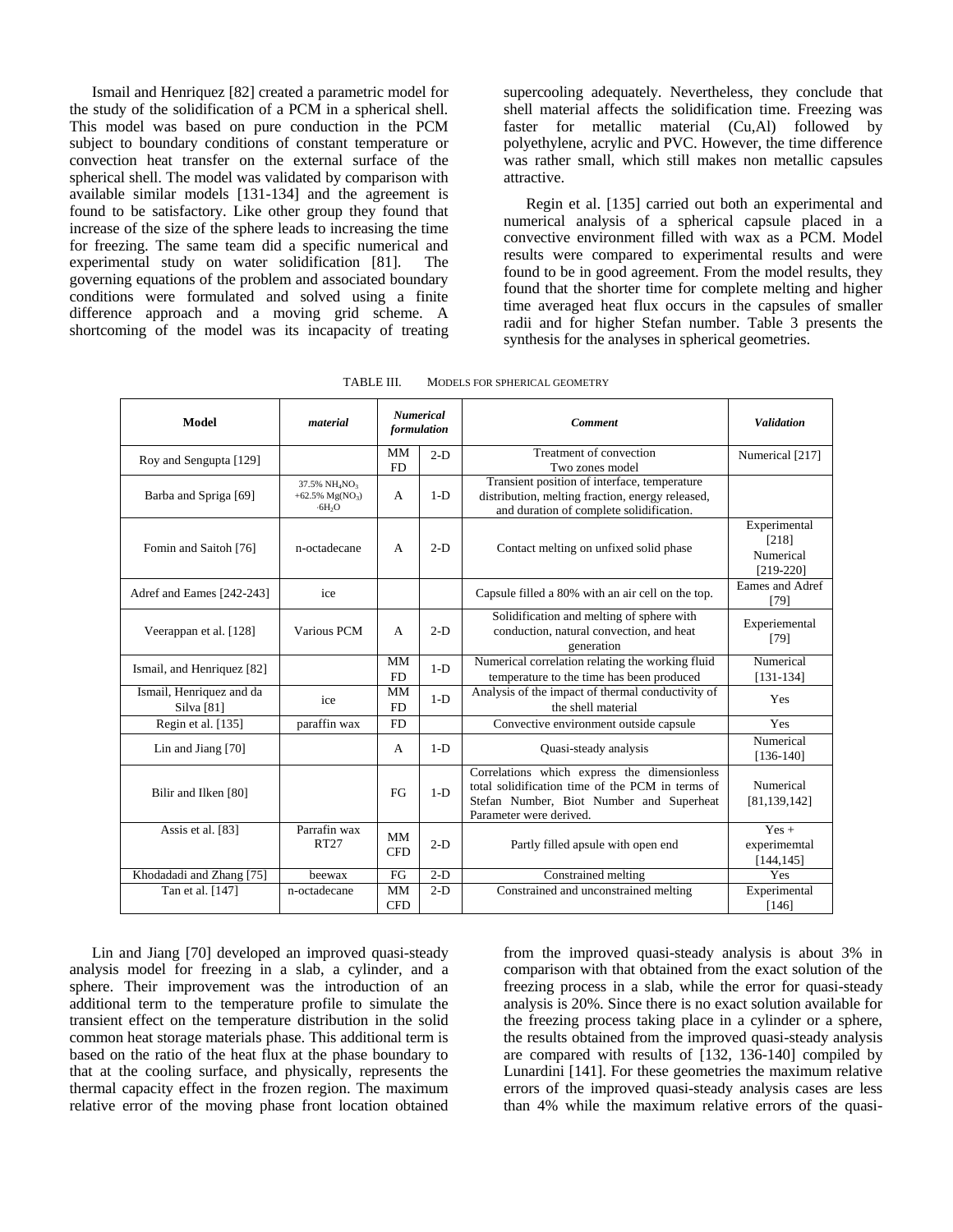steady approximation are higher than 42%. In addition to this improvement in precision, the improved model is also less sensitive to variation of Stephan's number.

Bilir andIlken [80] have investigated the solidification problem of a phase change material (PCM) encapsulated in a cylindrical/spherical container. The governing dimensionless equations of the problem and boundary conditions were formulated and solved numerically by using enthalpy method with control volume approach. Numerical code was validated with results of other authors [81,139,142]. In general, there is a good agreement. The small differences are due to the omission of the thermal resistance of the container and the time dependency of the convection coefficient. Since convection increases with the size of the container, differences get larger as the sphere diameter increases. Running the simulations for various Stefan number, Biot number, and Superheat parameter, they produce a regression which enables them to determine the coefficient of a function predicting the freezing time. The coefficient of correlation of this regression is 0,996, which makes this function usable to solve engineering problems.

Assis et al. [83] produced a parametric investigation of melting in spherical shells. Their simulations incorporate such phenomena as convection in the liquid phase, volumetric expansion due to melting, sinking of the solid in the liquid, and close contact melting. Their model attempts to solve complete transient conservation equations simultaneously for solid PCM, liquid PCM, and air, while allowing for PCM expansion, convection in the fluid media (melted PCM and air), and solid phase motion in the liquid in a similar way as [143]. This numerical simulation compares favorably with results of the experimental investigation based on previous work by the same group [144,145].

Khodadadi and Zhang [75] performed a computational study of the effects of buoyancy-driven convection on constrained melting of phase change materials within spherical containers. They found that early in the meting process conduction was dominant. As the buoyancy-driven convection is strengthened due to the growth of the melt zone, melting in the top region of the sphere is much faster than in the bottom region due to the enhancement of the conduction mode of heat transfer. They noted that the strength of natural convection is more clearly indicated by the Rayleigh number than the Stefan number, as the flow pattern and overall convective effects change markedly with the Rayleigh number. These numerical finding were backed by an experimental visualization of the melting of a commercial grade wax inside spherical bulbs.

Tan et al [146,147] carried out a similar work on constrained melting of phase change materials (PCM) Paraffin wax n-octadecane was constrained during melting inside a transparent glass sphere through the use of thermocouples installed inside the sphere. Their experimental setup provided detailed temperature data that were collected during the course of the melting process along the vertical diameter of the sphere. They pointed out that experimental setup underestimates the waviness and the excessive melting of the bottom of the PCM compared to

numerical predictions. They concluded that this discrepancy could be caused by the support structure required to hold the sphere. This support could have inhibited heat from reaching the bottom of the sphere.

# *C. Cylindrical*

Anica Trp [84,85] analyzed the transient heat-transfer phenomenon during technical grade paraffin melting and solidification in a cylindrical shell. The mathematical model, formulated to represent the physical system, has been suited to treat both melting and solidification processes. It can be concluded that the selection of the operating conditions and geometric parameters dimensions depends on the required heat transfer rate and the time in which the energy has to be stored or delivered. Results show that these parameters must be chosen carefully to optimize thermal performances of the storage unit.

Gong and Mujumdar [86] developed a finite-element model for an exchanger consisting of a tube surrounded by an external co-axial cylinder made up of PCM. This model compared characteristics of two operation modes. In mode 1, hot and cold fluids are introduced from the same end of the tube where as in mode 2, hot and cold fluids are introduced from different ends. Analyses show that the energy charged or discharged in a cycle using mode 1 is 5.0% higher than when using mode 2. The charge/discharge rate is also faster when using mode 1 because the temperature difference for heat transfer between the fluid and the PCM is higher in the fluid inlet than in the outlet. The larger the temperature difference, the more deeply the phase-change interface penetrates into the PCM and more heat is stocked. In the discharge process symmetrical phenomena occur.

El-Dessouky and Al-Juwayhel [87] presented a technique to predict the effect of different designs and operating parameters on the entropy generation number or the second law effectiveness of a latent heat thermal energy storage system (LHTES) where the PCM is contained in the annulus of a double-pipe heat exchanger. One of the conclusions of this analysis is that second law effectiveness increases with the increase of Reynolds's number, specific heat-transfer area and operating fluid wall temperature in the heat recovery process and with the decrease of fluid inlet temperature in the heat storage process.

For a solar water heater, Prakash et al. [91] analyzed a storage unit containing a layer of PCM at the bottom. Bansal and Buddhi [92] did the same thing for a cylindrical storage unit in the closed loop with a flat plate collector. In an effort to improve performances of phase change storage units for solar heating applications, Farid [88] has suggested using many PCM with different melting temperatures,. This idea has been applied later by Farid and Kanzawa [89] and Farid et al. [90] for a unit consisting of vertical tubes filled with three types of waxes having different melting temperatures. During heat charge, the air flows first across the PCM with the highest melting temperature to ensure continuous melting of most of the PCM. The direction of the air flow must be reversed during heat discharge. Both the theoretical and experimental measurements showed an improvement in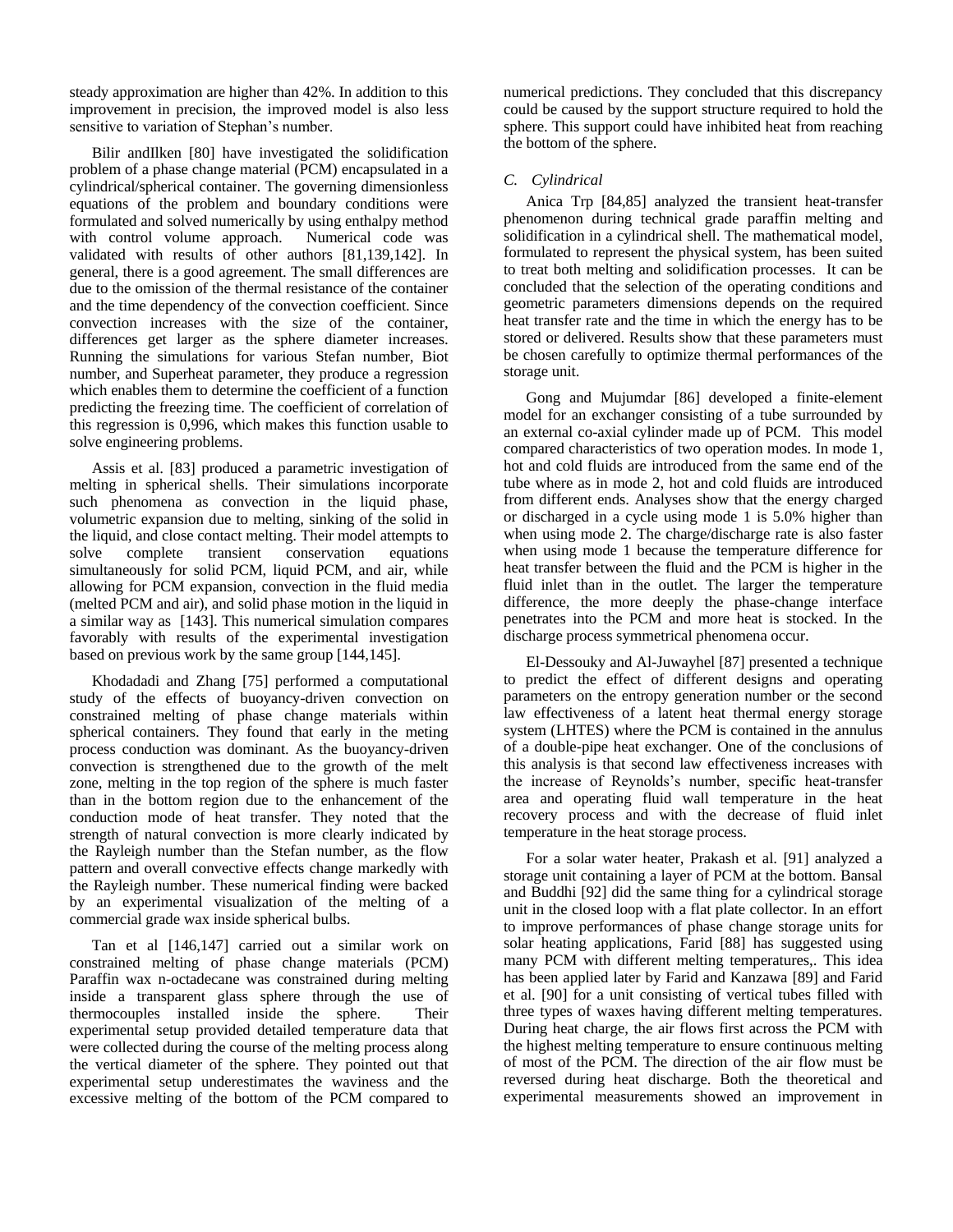performances of the phase change storage units using this type of arrangement.

Jones et al. [93] performed well-controlled and wellcharacterized experimental measurements of melting of a moderate-Prandtl-number material (n-eicosane) in a cylindrical enclosure heated from the side. The melt front was captured photographically and numerically digitized. A numerical comparison exercise was undertaken using a multi-block finite volume method and the enthalpy method for a range of Stefan numbers. Very good agreement was obtained between the predictions and the experiment for Stefan numbers of up to 0.1807.

Esen and Ayhan [95] developed a model to investigate the performance of a cylindrical energy storage tank. In the tank, the PCM was packed in cylinders and HTF flowed parallel to it. The PCM considered were calcium chloride hexahydrate  $(CaCl_2-6H_2O)$ , paraffin wax (P-116),<br>Na<sub>2</sub>SO<sub>4</sub>—10H<sub>2</sub>O and paraffin. The performance of  $Na<sub>2</sub>SO<sub>4</sub>$ —10H<sub>2</sub>O and paraffin. cylindrical energy storage tank was determined by Transient Simulation Programme [96] and Computer simulations [97]

and backed by experimental data. The result shows that the stored energy becomes higher at a given time as the mass flow rate or inlet HTF temperature increases and for more energy storage appropriate cylinder wall materials and dimensions should be selected, such as bigger thermal conductivity and small radius.

Jian-you [148] produced a numerical and experimental investigation of a thermal storage unit involving a triplex concentric tube with PCM filling in the middle channel, with hot heat transfer fluid flowing into the outer channel during charging process and cold heat transfer fluid flowing into the inner channel during discharging process. A simple numerical method according to conversation of energy, called temperature and thermal resistance iteration method has been developed for the analysis of PCM solidification and melting in the triplex concentric tube. Comparison with numerical predictions and the experimental data shows good agreement.

Table IV presents a complete picture at a glance of numerical methods in cylindrical geometries.

| Model                                | material                                           | <b>Numerical</b><br>formulation |       | <b>Comment</b>                                                                    | <b>Validation</b>  |
|--------------------------------------|----------------------------------------------------|---------------------------------|-------|-----------------------------------------------------------------------------------|--------------------|
| Trp [84,85]                          | Parafin wax RT 30                                  | FG                              | $2-D$ | $Melting + solidification$                                                        | yes                |
| Gong and Mujumdar [86]               | 80.5% LiF $+19.5%$ CaF,                            | FG                              | $2-D$ | Co-axial exchanger                                                                |                    |
| El-Dessouky and Al-<br>Juwayhel [87] | Parafin wax,<br>$CaCl2-6H2O$                       | $\overline{A}$                  | $2-D$ | Second Law                                                                        |                    |
| Prakashet al. [91]                   |                                                    | M                               | $2-D$ | Vertical cylinder with PCM at the<br>bottom                                       | yes                |
| Bansal and Buddhi [92]               |                                                    | MM                              | $2-D$ | Closed loop with a flat plate<br>collector                                        | yes                |
| Farid and Kanzawa [89]               |                                                    | MМ                              | $2-D$ | Several MCPs with different<br>melting temperatures                               | yes                |
| Jones et al. [93]                    | n-eicosane                                         | MM                              | $2-D$ | Multi-block FVM                                                                   | yes                |
| Esen and Ayhan [95]                  | $CaCl2·6H2O$ paraffin,<br>$Na2SO4·10H2O$ paraffin. | <b>FD</b><br>FG                 | $2-D$ | Energy storage reservoir                                                          | Experimental [221] |
| Jian-you $[148]$                     | n-Hexacosane                                       |                                 | $1-D$ | Triplex concentric tube<br>Temperature and thermal<br>resistance iteration method | yes                |

TABLE IV. MODELS FOR CYLINDRICAL GEOMETRY

## *D. Packed bed*

Since most PCM possesses a low thermal conductivity, increasing surface/volume ratio is appealing to increase the heat transfer rate. This can be done by packing a volume with a large number of PCM capsules. Saitoh and Hirose [98] demonstrated this idea both theorically and experimentally. However, this improvement comes at the price of a significant pressure drop and a higher initial cost.

Zhang et al. [99] produced a general model for analyzing thermal performances of both melting and solidification process of a LHTES composed of PCM capsules. This model can be used to analyze the instantaneous temperature

distribution, instantaneous heat-transfer rate, and thermal storage capacity of LHTES system. From this modeling effort, it was found that the thermal performance of a given system can be determined by the effective filling factor of a PCM capsule. Since formulation of the effective filling factor for given geometric and flow conditions are available in the literature [1, 100-102], this is largely reducing complexity of calculation. This model was validated with the results in literature for a LHTES composed of PCM spheres. The model is quite general so it can be used to optimize and to simulate the thermal behavior of LHTES.

Benmansour et al. [103] developed a two-dimensional numerical model that predicts the transient response of a cylindrical packed bed randomly packed with spheres of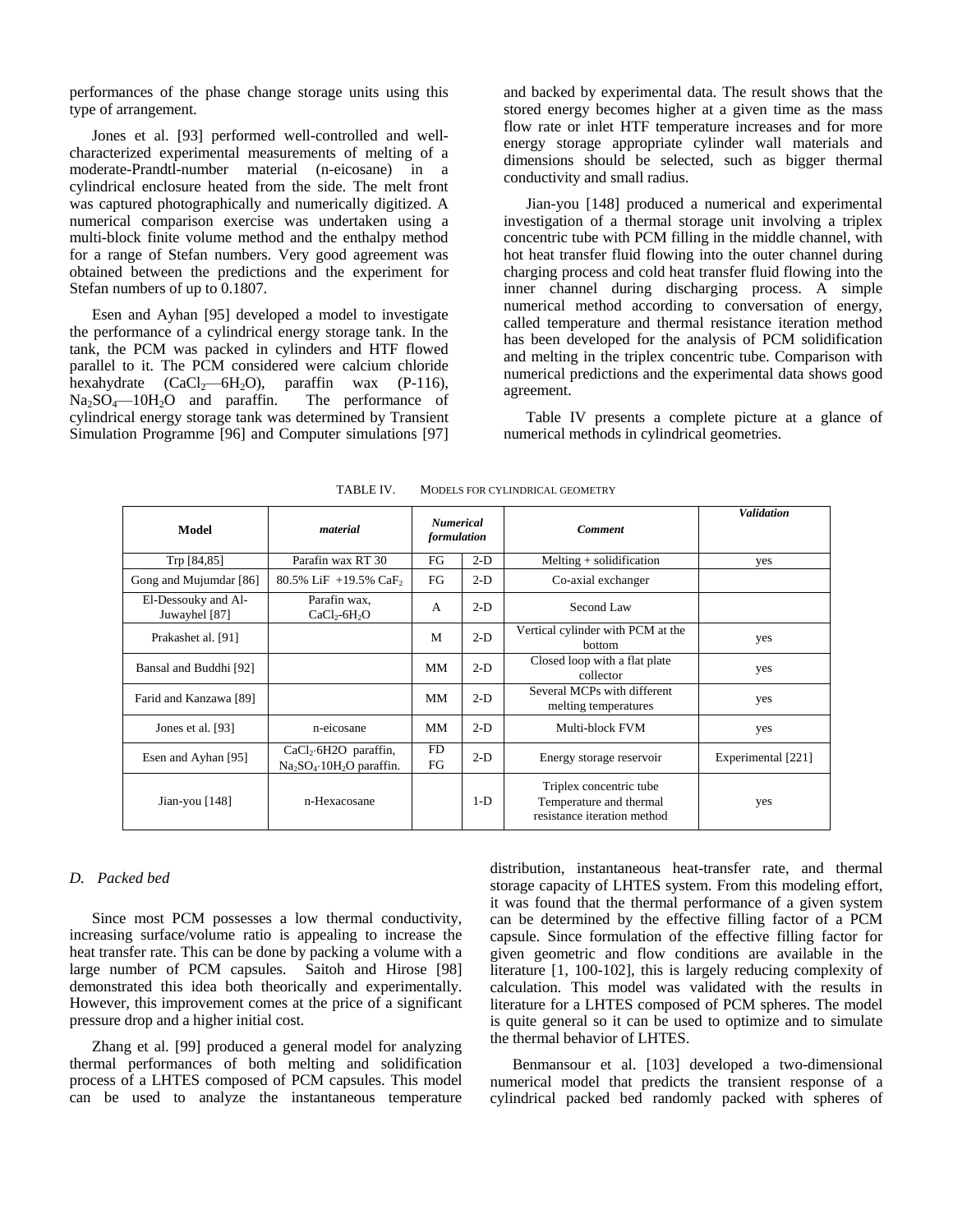uniform sizes and encapsulating paraffin wax with air as a working fluid. Experimental measurements of temperature distribution compared favorably with the numerical results over a broad range of Reynolds numbers and shown that the time at which the bed reaches the thermal saturation state decreases significantly with the mass flow rate of air.

Bédécarrats et al. [104, 117-121] worked on a model of a cylindrical tank filled with encapsulated phase change materials. This model had the particularity of examining the impact of supercooling, which can seriously deteriorate performances of a LHTES [117,122]. Numerical results were validated with an experimental test tank. From both model and experiment, it was found that the optimum charging mode is obtained in the case of the vertical position where the motions due to the natural convection are in the same direction as the forced convection. Also, they demonstrated that an increase in flow rate increase the charge and discharged rate. They also recommend to slightly oversize the tank.

Cheralathan et al. [123] did also a numerical and experimental study of the impact of super cooling and porosity. They came to the conclusion that lower inlet HTF temperature reduces the supercooling of the PCM and the total charging time. However the reduction of heat transfer fluid temperature also reduced the performance of the refrigeration system. Therefore, there is a trade to do between inlet temperature and overall performances. Low porosity increase storage capacity of the system at the expense of a slower charging/discharging rate.

Arkar and Medved [105] also studied a cylindrical container containing spheres filled with paraffin. Their model was adapted to take into account the non-uniformity of porosity and the fluid's velocity. Both are the consequence of a small tube-to-sphere diameter ratio of their system. A comparison of the numerical and experimental results confirmed the important role of PCM's thermal properties especially during slow running processes.

Wei et al. [106] explored the impact of geometry (sphere, cylinder, plate and tube) of capsules on packed bed performances. Effects of the capsule diameter and shell thickness and the void fraction were also investigated. They discovered that the heat release performance decreased in the order of sphere, cylinder, plate and tube. Working on another aspect of system optimization, Seeniraj and Lakshmi Narasimhan [107] study considered the impact of heat leak through sidewalls by convection. Their results indicate a significant delay in the solidification process with a relatively lower charging rate for the LHTS unit with convective heat leak. Based on this result, they derived limiting values of heat leak ratio for effective charging of these systems.

Ismail and Henriquez [108] have created a simplified transient one-dimensional model of PCM capsule stocked in a cylindrical tank. The convection present in the liquid phase of the PCM is treated by using an effective heat conduction coefficient. The solution of the differential equations was realized by the finite difference approximation and a moving mesh inside the spherical capsule. The geometrical and operational parameters of the system were investigated both numerically and experimentally and their influence on the

charging and discharging times was investigated. Ismail and Stuginsky [109] compared four basic groups of models of packed bed: the continuous solid phase models, Schumann's model, the single phase models and the thermal diffusion models. Numerical tests were carried to evaluate the time consumed by each of them. It was found that these models where essentially equivalent except for the computational time. For example, model with a thermal gradient inside the solid particles needed more than twenty times the computing power required by Schumann's model.

Chen [110-111] also developed a one-dimensional porousmedium model. Predictions of this model were compared with the lumped capacitance model which assumes temperature uniformity in the packed capsules and in the coolant flow and with experimental data derived from literature. Results show that the one-dimensional model has the advantage of predicting the temperature distributions of PCM and coolant. For the study of transient response of PCM bed, Goncalves and Probert [112] have introduced a new non dimensional number, the Gonçalves number, which mean integrated value can be used to characterize the thermal response of a thermal storing system.

Adebiyi et al. [113] have developed a model of a packed bed for high-temperature thermal energy storage that incorporates several features: thermal properties variations with temperature, provisions for arbitrary initial conditions and time-dependent varying fluid inlet temperature, formulation for axial thermal dispersion effects in the bed, modeling for intraparticle transient conduction, energy storage in the fluid medium, transient conduction in the containment vessel wall. Energy can be achieved either with flow direction parallel with that in the storage mode (concurrent) or in the opposite direction (counter-current). This model also allows the computation of the first and second-law efficiencies. Yagi and Akiyama [114] have also studied the problem the heat transfer problem at high temperature. Six different materials were tested as PCM: two inorganic and four metallic materials. The metal PCMs were found to be excellent for heat storage because of uniform temperature in the capsule. Heat transfer simulation was also conducted for a packed bed process of spherical capsules and concurrent flow for heat storage and release showed better result for effective use of storage heat than counter-current flow.

Wanatabe et al. [115-116] have explored the impact of combining PCM with various melting points on exergy efficiency and charging and discharging rates in a latent heat storage system. The optimum melting point distribution of the PCMs has been estimated from numerical simulations and also from simple equations. The fast charging or discharging rate leads to high exergy efficiency. The heat storage module consisted of horizontal cylindrical capsules filled with three types or PCM. Both the experimental and numerical results showed some improvements in charging and discharging rates by use of multiple PCM.

MacPhee and Dincer [149] studied the melting and freezing of water in spherical capsules using ANSYS, GAMBIT, and FLUENT 6.0. This model was validated with comparison with the experimental result of [74] and was also through rigorous time and grid independence tests. Energy efficiency was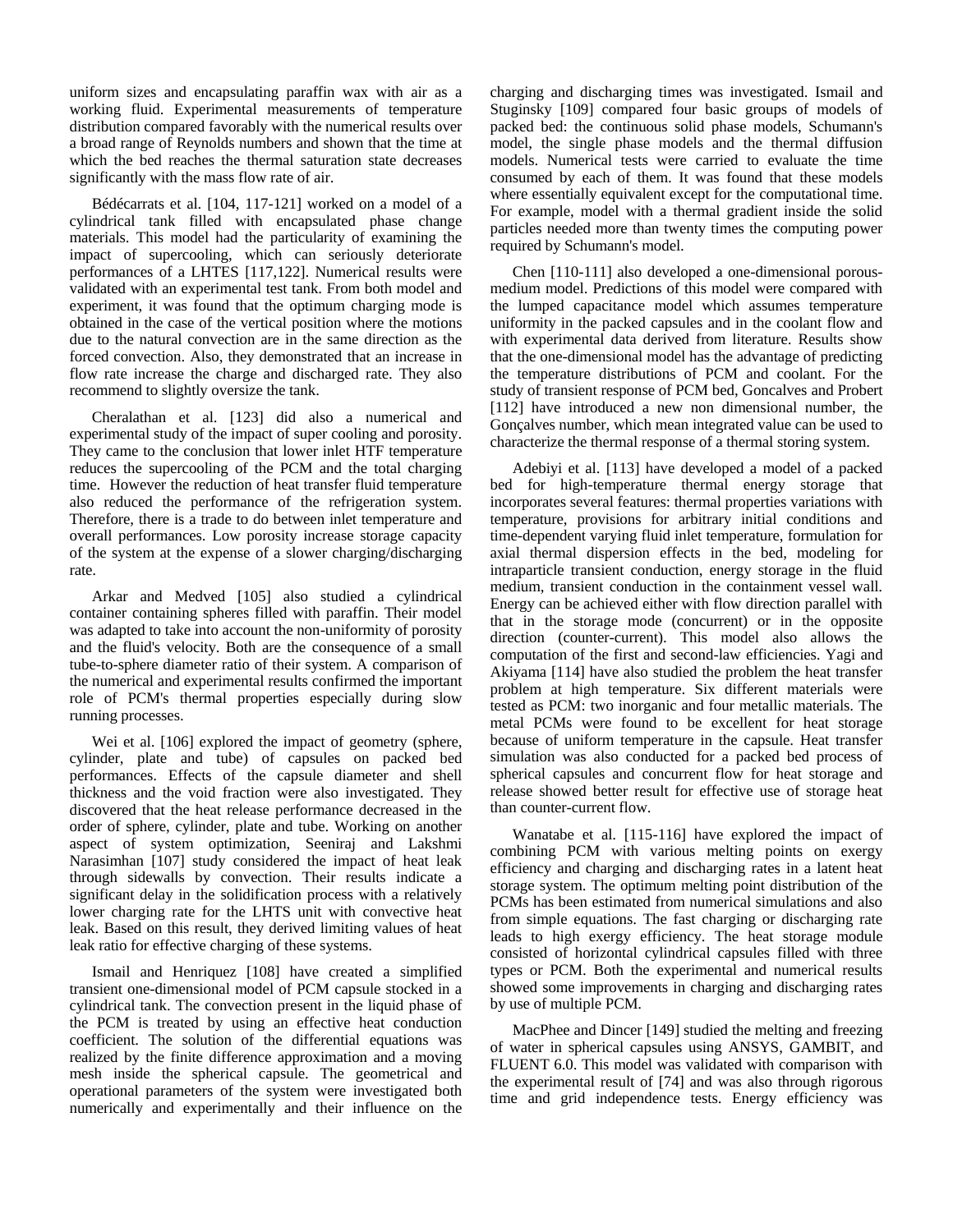calculated and found to be over 99%, though viscous dissipation was included. Using exergy analysis, the exergetic efficiencies are determined to be about 75% to over 92%, depending on the HTF scenario. The two efficiencies decreased when hot transfer fluid flow was increase, due mainly to increasing heat losses and exergy dissipation. This result is different than those obtained by Wanatabe et al [115-116]. Higher temperature differences between hot fluid and melting temperature were found to be most optimal exergetically, but least optimal energetically due to entropy generation

accompanying heat transfer. Higher temperature difference also increased the rates of charging/discharging. However, increasing the HTF flow rate did not decrease the charging and discharging times by any relatively large amount. This result is somewhat discrepant with various previous studies [103-104,117-121]. The same team also developed a simple model [150] that describes heat transfer, fluid flow, and thermodynamic, which brought essentially the same conclusions as the numerical model.

A summary is provided in Table V.

| Model                                    | material                                                   | <b>Numerical</b><br>formulation |       | <b>Comment</b>                                            | <b>Validation</b>               |
|------------------------------------------|------------------------------------------------------------|---------------------------------|-------|-----------------------------------------------------------|---------------------------------|
| Zhang et al. [99]                        |                                                            | $\mathsf{A}$                    | $1-D$ | A general model, great reference paper                    | Numerical<br>$[222-226]$        |
| Benmansour et al. [103]                  | Parafin wax                                                | <b>FD</b>                       | $2-D$ | Mass flow rate is determinant                             | yes                             |
| Bédécarrats et al.<br>$[104, 117 - 121]$ |                                                            | <b>PM</b>                       | $2-D$ | Supercooling studied                                      | Experimental<br>[117, 120, 227] |
| Cheralathan et al. [123]                 | ice                                                        |                                 | $1-D$ | Supercooling is reduced by lower inlet HTF<br>temperature | Yes                             |
| Arkar and Medved [105]                   | Parafin wax<br><b>RT20</b>                                 | <b>PM</b><br><b>FD</b><br>FG    | $2-D$ | Continuous solid phase model                              | Yes                             |
| Wei et al. [106]                         | Paraffin wax<br><b>FNP-0090</b>                            | <b>FD</b><br>FG                 | $1-D$ | Geometry annalysis of capsules                            | Yes                             |
| Seeniraj and Lakshmi<br>Narasimhan [107] |                                                            |                                 |       | Heat leaks through side-walls                             | Experimental<br>[111]           |
| Ismail and Henriquez [108]               | ice                                                        | ${\rm FD}$<br><b>MM</b>         | $1-D$ | Effective heat conduction coefficient                     | yes                             |
| . Ismail and Stuginsky [109]             |                                                            |                                 | $1-D$ | Parametric model                                          |                                 |
| Chen [110-111]                           | ice                                                        |                                 | $1-D$ | Solution by Laplace transform                             | Experimental<br>[111]           |
| Goncalves and Probert<br>[112]           | MgCl <sub>2</sub> ·6H <sub>2</sub> O                       |                                 |       | Their own dimensionless number!                           | yes                             |
| Adebiyi et al. [113]                     | ZrO <sub>2</sub><br>Cu                                     |                                 |       | First and second law efficiency, high temp                | yes                             |
| Yagi and Akiyama [114]                   | KNO <sub>3</sub> -NaNO <sub>3</sub><br>NaCl, Pb<br>$Al-Si$ |                                 | $1-D$ | Six materials with various melting points                 | yes                             |
| Wanatabe et al. [115-116]                |                                                            |                                 | $1-D$ | Second Law model                                          | yes                             |
| MacPhee and Dincer [149]                 |                                                            |                                 | $2-D$ | First and second law efficiency. Fluent                   | Experimental<br>$[74]$          |

TABLE V. MODELS FOR PACKED BED

#### *E. Finned geometry*

Another approach to increase the heat exchange efficiency in PCM is to use fins in the heat exchange system. These somewhat more complex geometries are been extensively studied.

Sasaguchi et al [151-152] studied experimentally and theoretically effects of the configuration of a finned tube on the heat transfer characteristics of a latent heat thermal energy storage. They concluded that performance of the unit is almost the same for the finned tubes with the same surface area even if the fin configuration is quite different.

Lacroix [153] did a theoretical study using an enthalpy based method coupled to a convective heat transfer of a shell-tube thermal storage unit with PCM on the shell side and the HTF circulating inside the tubes. The numerical model was validated with experimental data. A comparison was done between bare and finned tubes. Results showed that the annular fins are most effective for moderate mass flow rates and small inlet temperatures. Lacroix and Benmadda [154] also studied the behavior of a vertical rectangular cavity filled with PCM. They used a fixed-grid model which was validated with experimental data. It was found that both solidification and melting rates were improved by long fins. However, melting rates reach a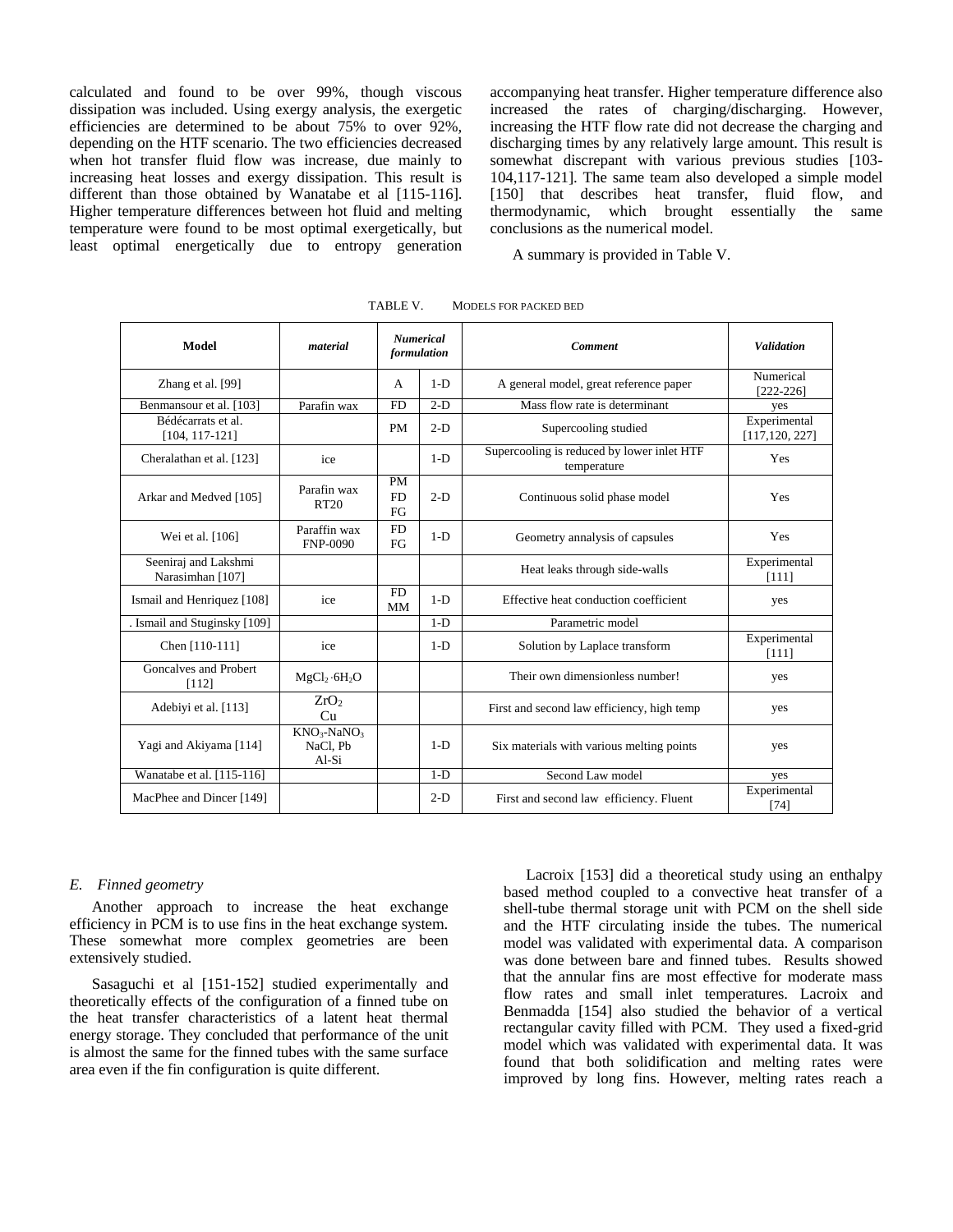maximum when the number of fin is increased since they interfere with the convection.

Zhang and Faghri [176] studied the heat transfer enhancement produced by externally finned tube in a latent heat energy storage system. The heat conduction in the tube wall, fins and the PCM were described by a temperature transforming model using a fixed grid numerical method [27]. This model assumes that the melting process occurs over a range of phase change temperatures from, but it also can be successfully used to simulate the melting process occurring at a single temperature by taking a small range of phase change temperature. This model was validated by comparison with Lacroix [153] and agreement between two was good. The results show that the local Nusselt number inside the tube cannot be simply given by the Graetz solution. The model also shows that transverse fins are a more efficient way to enhance the melting heat transfer if the initial subcooling exists in the PCM. The height of the fins only have significant effect on the melting front on the two sides of the fins but have no significant effect on the melting front between the transverse fins.

Velraj et al. [155] studied the impact of internal longitudinal fin on a cylindrical vertical tube filled with paraffin. A theoretical model that accounts for the circumferential heat flow through the tube wall was developed using enthalpy formulation and is employed was conjunction with the fully implicit finite difference method to solve the solidification in the convectively cooled vertical tube. They also generalized the enthalpy formulation of Date [156] to the case where material can have a range of phase change temperature. This model was validated with experimental data. From this analysis they concluded that the solidification time is approximately 1/n time the no fin case, where n is the number of fins. They also pointed out that in the central part the flow is restricted between fins. Therefore, when the number of fins exceeds 4, half the fins can extend to only half of the cylinder radius. In their subsequent work [157], they pointed out the necessity to include the effect of circumferential heat flow through the tube wall for higher values of Biot numbers in order to correctly predict the heat transfer behavior. For lower Biot numbers, addition of fins makes the surface heat flux more uniform, whereas for higher Biot number the addition of fins improves the magnitude of the surface heat flux and appreciably reduces the time for solidification. For a given quantity of heat to be extracted, a combination of lower Biot number and higher Stefan number is recommended for the uniform extraction of heat. The same team [158] also investigated transient behavior of a finned tube latent heat thermal storage module with thin circumferential fins. Numerical results indicate an appreciable enhancement in the energy storage process with the addition of fins in the module.

Lamberg and Sirén [179-182] developed some analytical model for analysis of the melting and solidification in a finned PCM. The results of the derived analytical model were compared to numerical results of a the two-dimensional model solved numerically by means of the effective heat capacity method and enthalpy method.. The two-dimensional results were compared to simplified one-dimensional results

in order to find out the accuracy of the simplified analytical model. The results of the experimental work were then compared to the numerical results calculated using the effective heat capacity method and enthalpy method, in order to find out the accuracy of different numerical methods. The results show that the analytical models give a satisfactory estimate of fin temperature and the solid-liquid interface.

Castell et al [169] studied both experimentally and numerically the impact of external longitudinal fin on PCM module placed in a water tank working with a solar system. The geometry of the PCM modules is the same used in other experimental work done by the authors [170-171] but with added fin on the PCM module. Experimental work was carried out to determine natural convection heat transfer coefficients for PCM modules. To compare the behavior of the system using finned PCM modules with another one without fins, two numerical codes were implemented. The results obtained from the simulation were compared with the experimental ones to validate the numerical code. Based on those experimental results, useful Nusselt correlations in function of Rayleigh number were found to evaluate the natural convection heat transfer coefficient for that specific geometry.

Reddy [172] modeled a PCM-water solar system consisting of a double rectangular enclosure of cross section where the top enclosure is filled with paraffin wax and that of the bottom is with water. The numerical modeling has been carried out using the commercial CFD software FLUENT. The geometry modeling and mesh were generated in GAMBIT. An enthalpy porosity technique was used in FLUENT for modeling the solidification/melting process. In this technique, the mushy zone is modeled as a pseudo porous medium in which the porosity decreases from 1 to 0 as the material solidifies. Simulation result indicates that an optimal number of fins should be used to optimize the overall system performance.

Gharebaghi and Sezai [173] investigated the enhancement of energy storage rate of a thermal energy storage unit filled with a PCM by inserting a fin array. Heat is transferred to the unit through the container walls, to which fins are attached; a commercial paraffin wax is stored between the fins. A mathematical model, based on finite volume method for a 2-Dimensional domain, is developed for solving the melting problem. A fixed grid method is used to simulate the melting of the PCM. The interface between the solid and the melt is modeled as a porous medium. Transient simulation has been performed on non uniform grids for different fin and PCM layer thicknesses. For horizontal and vertical arrangements of modules, it was observed that for high temperature differences, the heat transfer rate can be increased as much as 80 times by adding a fin array. The minimum enhancement rate was 3 times, which was achieved with widely spaced fins. It was also observed that the Nusselt number is higher for vertical module arrangement compared with that of horizontal module for all fin spacings and temperature difference.

Ismail et al. [174] studied a thermal numerical model for the solidification of PCM around a radially finned tube with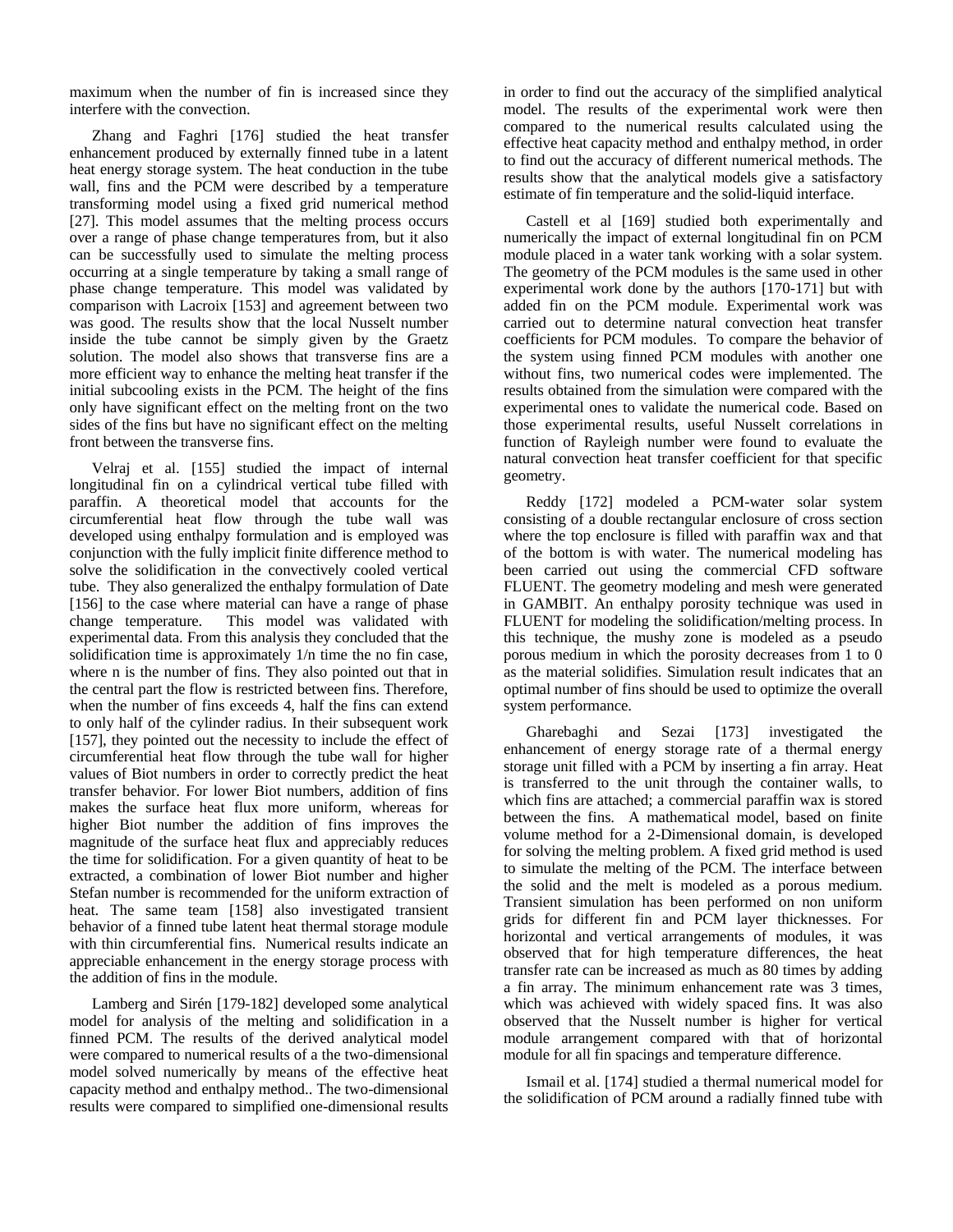a constant wall temperature. Their model was based upon a pure conduction formulation and the enthalpy method. Numerical simulations were performed to investigate the effects of the number of fins, fin thickness, fin material, aspect ratio of the tube arrangement and the tube wall temperature. The study shows that the geometrical aspects have strong influences on the time for complete solidification and the solidification rate. Also, the tube material as well as the tube wall temperature affected the time for complete solidification. The same group [175], following the same procedure, analyzed the behavior of the solidification of a PCM around a vertical axially finned isothermal cylinder. Their numerical model was validated by experimental data. From this analysis, the authors suggested that a metallic tube fitted with four or five fins of constant thickness equal to the tube wall thickness and of radial length around twice the tube diameter should be a compromise solution between efficiency, increase in the heat flow rate and the loss of available storage capacity.

Kayansayan and Acar [177] modeled the formation of ice around a finned-tube heat exchanger. Due to the small temperature difference between the tube outside surface and the PCM (less than  $5^{\circ}$ C), natural convection is very weak and even more hampered by the presence of vertical fins. The validity of their code was established by comparison with Lacroix [153] and an experimental setup.

The thermal control of portable electronic devices, with their intermittent operation, is well adapted to PCM utilization. However, careful optimization needs to be done to insure the adequate sizing and consistent behavior under realistic operational condition.

Akhilesh et al [159] developed a model of a composite heat sink constructed of vertical arrays of fins surrounded by phase change material. It should be noted that heat load was coming from the top of the heat sink. This heat sink was to be use for cooling electronic below a set point temperature. This model provides a thermal design procedure for proper sizing of the heat sink, for maximize energy storage and time of operation. Based on a scaling analysis of the governing two dimensional unsteady energy equations, a relation between the critical dimension for the heat sink and the amount of PCM used was developed.

Shatikian et al. [160-162] explored numerically the process of melting of a phase-change material (PCM) in a heat storage unit with internal fins open to air at its top. The phase-change material, paraffin wax, is stored between the fins. Transient three- and two-dimensional simulations were performed using Fluent 6.0, yielding temperature evolution in the fins and the PCM. They used a dimensional analysis to generalize their results. They have shown that within the same geometry, the Nusselt number and melt fraction depend on the product of the Fourier and Stefan numbers. For relatively wide vertical PCM layers, the Rayleigh number must also be included, to take into account the effect of convection at advanced stages of the melting process.

Běhunek and Fiala [163] also modeled a heat sink for electronic package including PCM based on the work of Nayak et al. [165]. In their configuration, the inorganic crystalline salt acting as PCM was placed in a chamber right over the chip. This chamber was put in contact with fin cooled by forced convection of air. They first created an analytical description and solution of heat transfer, melting and freezing process in 1D and compared it to a model of the real 3D cooler was solved by means of FEM in ANSYS software. Results of 3D numerical solutions were verified experimentally.

Saha et al [164] also made an analysis of a similar system and geometry both experimentally and numerically. Their experimental setup consisted of an electrical heater to simulate the electronic chips with the heat sink filled with eicosane above. The governing equations of their numerical model follow a single domain approach where both fluid flow and heat transfer equations solved simultaneously. The fin, heater, and substrate materials are assigned very high viscosity and melting point, which ensures that they remain solid. In consequence, a common set of governing conservation equations for both the solid and liquid regions can be used (see [165]). On optimal fin fraction of 8% was found. This was attributed to convection cells in the molten region of the PCM present at a large volume fraction of PCM but otherwise suppressed. It was also found that a large number of narrow cross section fins is preferable, since it improves the thermal contact for a same volume.

Kandasamy et al. [166] have also studied a similar heat sink experimentally and numerically. Results show that increased power inputs enhance the melting rate as well as the thermal performance of the PCM-based heat sinks until the PCM is fully melted. A three-dimensional computational fluid dynamics model was used to simulate the problem. To describe the PCM–air system with a moving internal interface but without inter-penetration of the two fluids, the volume-of-fluid model has been used successfully [167] and demonstrated good agreement with experimental data. The same group [168] using the same approach explored the effect of orientation on performances. They concluded that orientation has a minimal effect in their configuration.

In an original approach, Wang et al. [178] created a constructal rule for the design of fins in PCM application. Constructal optimization of heat conduction with phase change mimics the growth of plants in nature. The high conductivity material is treated as the plant root, and the PCM acts as the soil. The product of thermal conductivity and temperature gradient integration over time in the whole melting time interval of the PCM is taken as the criterion to determine the arrangement position of the high conductivity material. Its physical meaning is the quantity of total heat transported during the melting time interval. The generation rule of constructal optimization of heat conduction with phase change is to grow the high conductivity material at the position with the maximum total heat transported during the time interval. The degeneration rule is to withdraw the high conductivity material at the position with minimum total heat transported during the time interval. Comparison between constructural and man-made confirm that constructal shapes are superior in melting time and the average cold release power.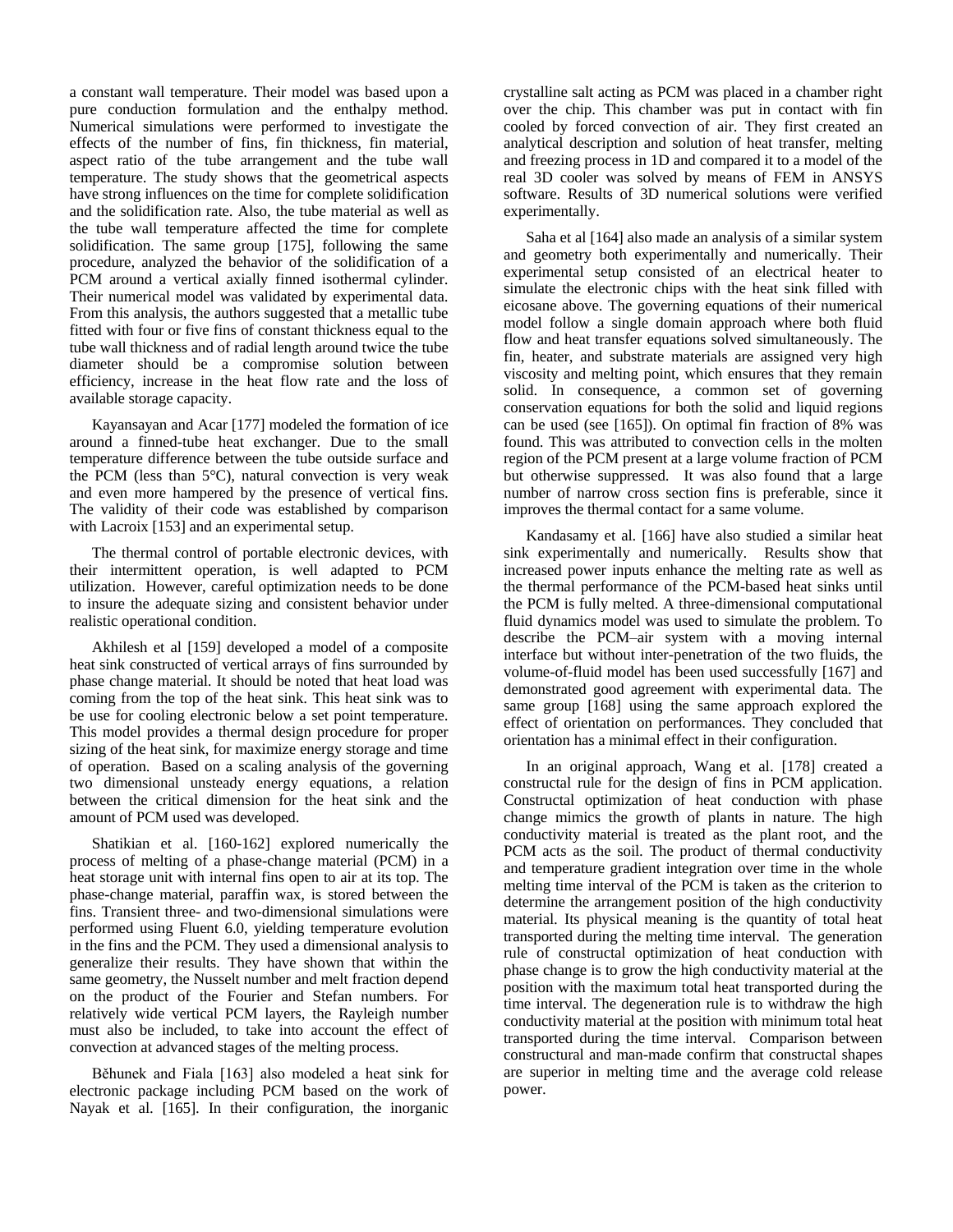Table VI presents the synthesis for finned surfaces.

## *F. Porous and fibrous material*

Erk and Dudukovic [183] modeled and experimented with a PCM consisting of n-octadecane retained by capillary forces in a porous silica support. It visually changes from opaque to semitransparent when the wax melts, thereby allowing the melt front within the bed to be tracked. This properties and the outlet temperature were compare with the model. Measured outlet temperature compares qualitatively with model predictions. The model quantitatively predicts melt front movement in the first 60% of the bed. Discrepancies between the model and experiments are linked to significant heat losses in the small insulated bench-scale apparatus used for the experiment.

Mesalhy et al [184-185] studied numerically and experimentally the effect of porosity and thermal properties of a porous medium filled with PCM. In their model, the governing partial differential equations describing the melting of phase change material inside porous matrix were obtained from volume averaging of the main conservation

equations of mass, momentum, and energy. Due to the huge difference in thermal properties between the phase change material and the solid matrix, two energy equations model was adopted to solve the energy conservation equations. This model can handle local thermal non-equilibrium condition between the PCM and the solid matrix. Finite volume technique in conjunction with numerical grid generation based on body fitted coordinate transformation has been adopted. From their model, it was found that the best technique to enhance the response of the PCM storage is to use a solid matrix with high porosity and high thermal conductivity. The same group [186] investigated the properties of graphite foams infiltrated with phase change materials. The geometry studied was two concentric cylinder the central being kept at a constant temperature while the second is filled with foam/PCM matrix. The model has been validated by applying it on the case of Khillarkar et al. [187] and was shown to be in good agreement. Model results indicate that estimated value of the average output power using carbon foam of porosity 97% is about five times greater than that for using pure PCM.

| <b>Model</b>                                   | material                                              | <b>Numerical</b><br>formulation |                | <b>Comment</b>                                                                                                               | <b>Validation</b>                                         |
|------------------------------------------------|-------------------------------------------------------|---------------------------------|----------------|------------------------------------------------------------------------------------------------------------------------------|-----------------------------------------------------------|
| Sasaguchi et al. [151-152]                     |                                                       |                                 | $3-D$          | Performance independant of geometry only<br>surface area                                                                     | Yes                                                       |
| Lacroix [153]<br>Lacroix and Benmadda<br>[154] | n-octadecane                                          | <b>FD</b><br>FG                 | $2-D$          | An analytic 1-D model is also produce                                                                                        | Yes                                                       |
| Zhang and Faghri [176]                         |                                                       | <b>FD</b><br>FG                 | $2-D$          | Validation of semi-analytic reusult of [228]                                                                                 | Numerical<br>Lacroix [153]<br>Kays and<br>Crawford [229]  |
| Velraj et al.<br>$[155, 157 - 158]$            | Paraffin RT 60<br>[155]<br>LiF-MgF <sub>2</sub> [158] | <b>FD</b><br>FG                 | $2-D$          | Phase-change material kept inside a longitudinal<br>internally finned vertical tube                                          | Yes [155]<br>$[157]$ num. $[134]$<br>$[158]$ num. $[230]$ |
| Lamberg and Sirén [179-<br>1821                | Paraffin                                              | <b>FE</b>                       | $2-D$          | Analytical model validated                                                                                                   | yes                                                       |
| Castell et al. [169,231]                       | Sodium acetate<br>trihydrate with<br>graphite         | A                               |                | Horizontal and vertical fins around circular<br>vertical cylinder                                                            | yes                                                       |
| Reddy [172]                                    | Paraffin wax                                          | MM                              | $2-D$          | Double rectangular enclosure where the top<br>enclosure is filled with paraffin wax and that of<br>the bottom is with water. |                                                           |
| Gharebaghi and Sezai [173]                     | Paraffin RT27                                         | <b>FD</b><br>FG                 | $2-D$          | Slabs containing paraffin and metal fins made of<br>aluminum                                                                 | yes                                                       |
| Ismail et al. [174-175]                        | Ice [174]<br>Paraffin [175]                           | <b>FD</b>                       | $2-D$          | Radially finned horizonthal tube [174]<br>Axially finned vertical tube [175]                                                 | yes [175]                                                 |
| Kayansayan and Acar [177]                      | Ice                                                   | <b>FD</b><br>FG                 | $2-D$          | Radially finned horizonthal tube                                                                                             | Numerical<br>Lacroix [153]<br>Zhang and<br>Faghri [176]   |
| Akhilesh et al. [159]                          | n-Eicosane                                            | <b>FD</b><br>FG                 | $2-D$          | Array of vertical fins                                                                                                       | Numerical<br>Bejan [232]                                  |
| Shatikian et al.<br>$[160-162]$                | Paraffin wax<br><b>RT25</b>                           |                                 | $2-D$<br>$3-D$ | Array of vertical fins                                                                                                       |                                                           |
| Běhunek and Fiala [163]                        | CaCl <sub>2</sub> ·6H <sub>2</sub> O                  | $1-D$                           | $3-D$          | Also analytical 1-D                                                                                                          | yes                                                       |

TABLE VI. MODELS FOR FINNED SURFACES

Fukai et al. [188-189] modeled and experimented with the usage of carbon fiber combined with n-octadecane.

Carbon fibers were used to improve the thermal conductivities of phase change materials packed around heat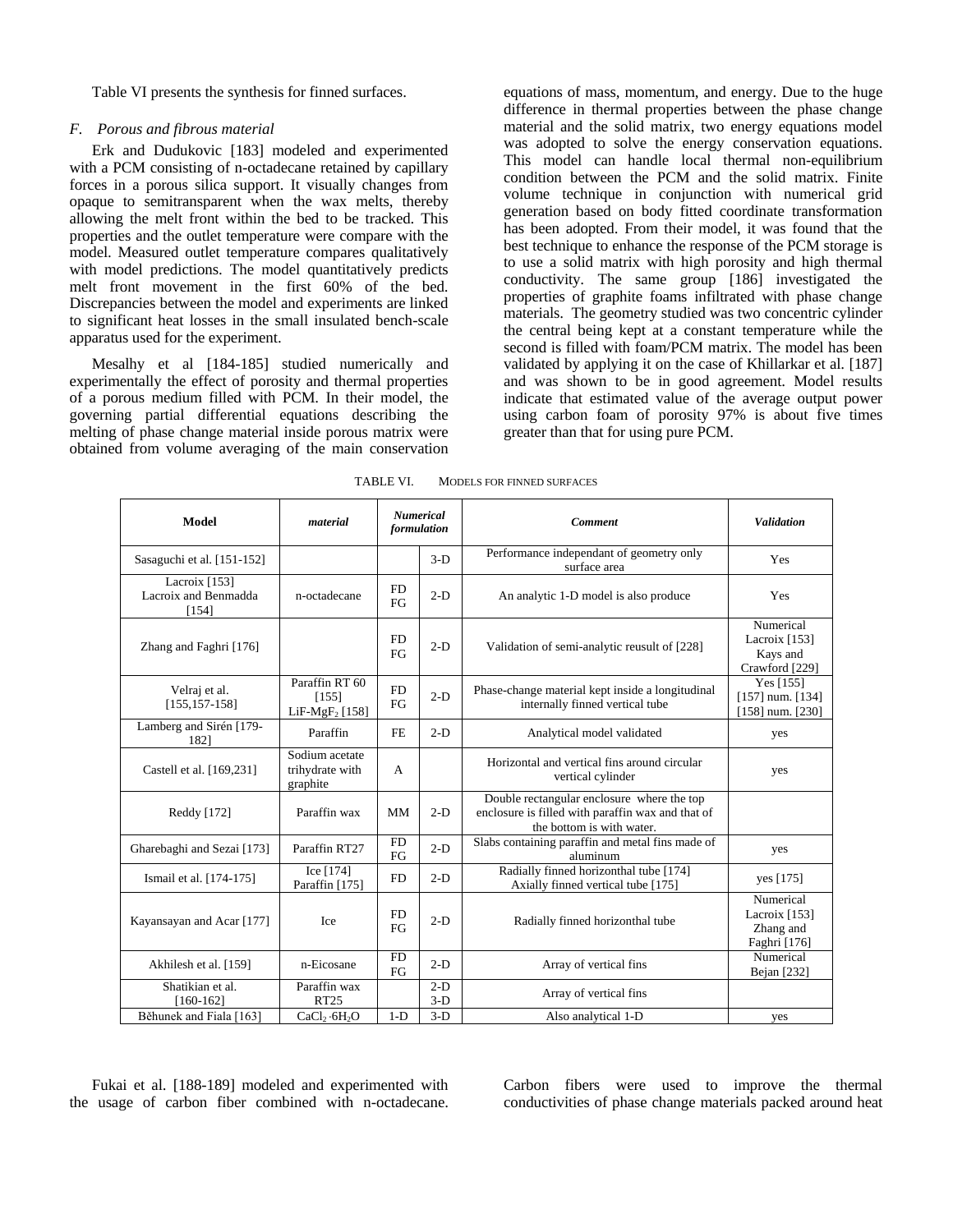transfer tubes. The transient thermal responses improved as the volume fraction of the fibers and the brush diameter increased. However, these do not further improve when the diameter of the brush is larger than the distance between the tubes due to thermal resistance near the tube wall. The discharge rate using the brushes with a volume of one percent was about 30% higher than that using no fibers. In the charge process, the brushes prevent natural convection. Still, the charge rate with the brushes is 10–20% higher than that with no fiber. A heat transfer model describing anisotropic heat flow in the composite was numerically solved. The calculated transient temperatures agreed well with the experimental. A simple model was also developed to predict the heat exchange rate between the composite and the heat transfer fluid. Hamada et al. [190] compared experimentally and numerically the thermal behavior of carbon chip and carbon brush. The carbon-fiber chips are effective for improving the heat transfer rate in PCMs. However, the thermal resistance near the heat transfer surface is higher than that for the carbon brushes. As a result, the overall heat transfer rate for the fiber chips is lower than that for the carbon brushes. Consequently, the carbon brushes are superior to the fiber chips for the thermal conductivity enhancement under these experimental conditions.

Elgafy and Lafdi [191] studied experimentally and analytically the behavior of nanocomposite carbon

nanofibers filled paraffin wax. An analytical model was introduced based on one-dimensional heat conduction approach to predict the effective thermal conductivity for the new nanocomposites and its findings showed good agreement with the experimental data of the authors and of Lafdi and Matzek [192].

Frusteri et al. [195] studied experimentally and numerically thermal conductivity and charging–discharging kinetics of inorganic PCM44 containing carbon fibers. A theoretical model, based on the enthalpy formulation and an implicit finite difference method, has been developed to predict the one-dimensional heat transfer diffusion of a PCM containing carbon fibers. The results obtained by use of this model were compared to experimental results and it was found that the adequacy was satisfactory. Authors also pointed out that the values of thermal conductivity calculated by Fukai's method resulted to be significantly different from those measured experimentally. This is probably caused by a reduction of the thermal conductivity of the composite material near the heat transfer surface due to both the wall thermal resistance and the contact thermal resistance [190].

The synthesis for porous and fibrous material is given in Table VII.

| Model                     | material                                                                             | <b>Numerical</b><br>formulation |       | <b>Comment</b>                    | <b>Validation</b>          |
|---------------------------|--------------------------------------------------------------------------------------|---------------------------------|-------|-----------------------------------|----------------------------|
| Erk and Dudukovic [183]   | n-octadecane                                                                         | MM                              | $1-D$ | Second law efficiency calculated  | yes                        |
| Mesalhy et al $[184-185]$ |                                                                                      | <b>FD</b><br>FG                 | $2-D$ | Carbon foam impregnated with PCM  | Khillarkar et al.<br>[187] |
| Fukai et al [188-189]     | n-octadecane                                                                         | <b>FD</b><br>FG                 | $2-D$ | carbon-fiber brushes in PCM       | yes                        |
| Hamada et al [190]        | n-octadecane                                                                         | <b>FD</b><br>FG                 | $2-D$ | Carbon-fiber chips in PCM         | yes                        |
| Elgafy and Lafdi [191]    | Parafin wax                                                                          | A                               | $1-D$ | Carbon nanofibers in paraffin wax | Lafdi and<br>Matzek [192]  |
| Frusteri et al [195]      | 37:26:38<br>NH <sub>4</sub> NO <sub>3</sub><br>$Mg(NO3)2·6H2O$<br>$MgCl_{2}·6H_{2}O$ |                                 | $2-D$ | Carbon fibers in PCM              | yes                        |

TABLE VII. MODELS FOR POROUS AND FIBROUS MATERIALS

# *G. Slurry*

Phase change material slurries provides and increase heat transfer performance and capacity of fluid. This enhancement improves the overall efficiency of cooling system. Reader should consult the review of Zhang et al. [194] to learn more about properties and application phase change material slurries.

Charunyakor et al. [195] formulated a model for heat transfer of microencapsulated phase change material slurry flow in circular ducts. Heat generation or absorption due to phase change in the particles was included in the energy equation as a source term. The enhancement of thermal conductivity due to the particle/fluid interactions was also taken into consideration. Result of this model has

demonstrated that Stefan number and PCM microcapsule concentration are the most dominant parameters.

Zhang and Faghri [196] studied laminar forced convection heat transfer of a microencapsulated phase change material in a circular tube with constant heat flux. Melting in the microcapsule was solved by a temperature transforming model instead of a quasi-steady model. This model was validated with result of Charunyakorn et al. [195] and Goel et al. [197]. This analysis pointed out that the most significant reason for the large difference between Goel et al. [198] experimental results" and Charunyakorn et al. [195] numerical results is that melting takes place over a range of temperatures below the melting point. It also demonstrated the importance of shell heat transfer properties.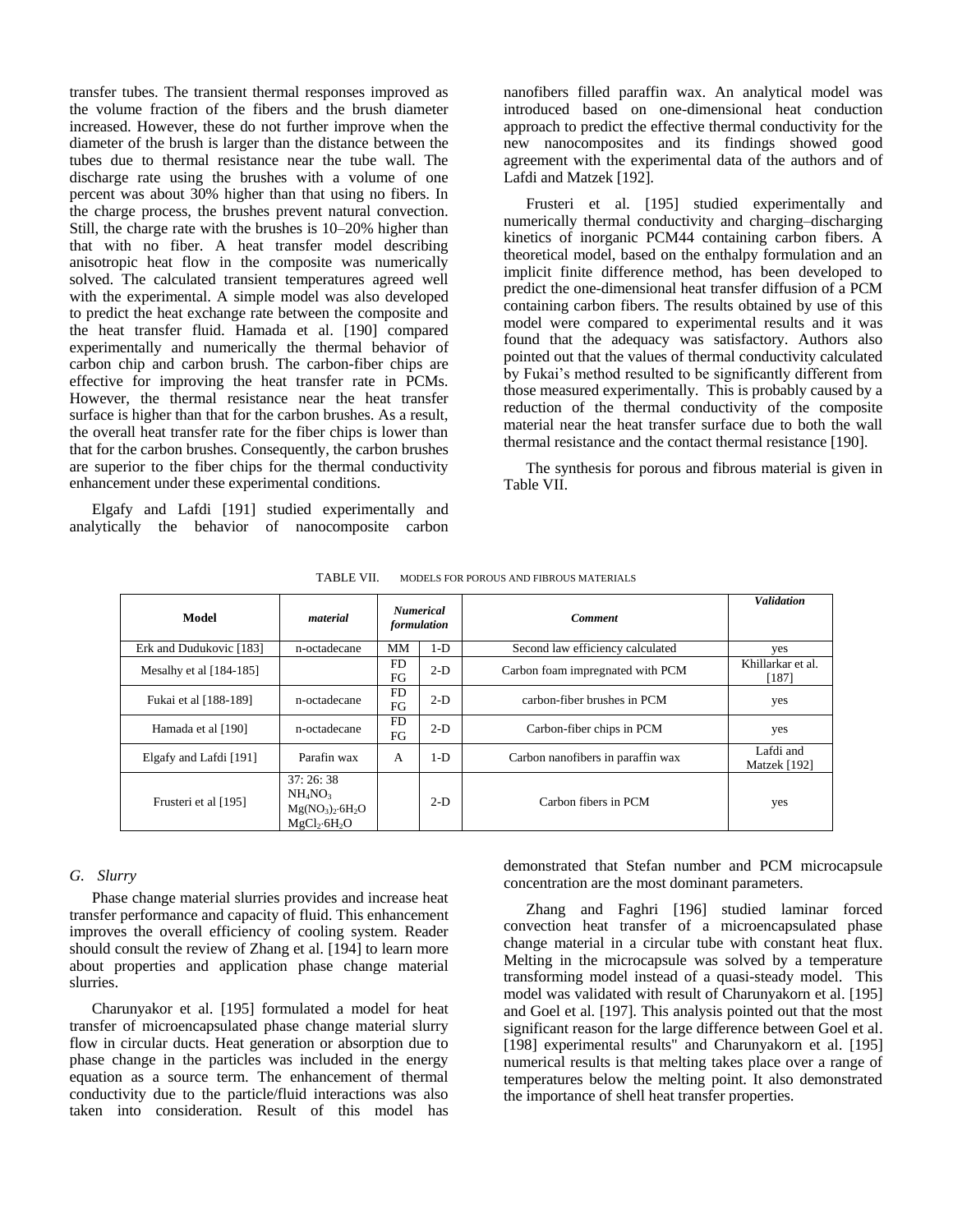Alisetti et al. [198-199] introduced an effective heat capacity model for heat transfer in PCM slurries. Their objective was to address the shortcoming of previous model using complicated source terms or special analytical techniques or variation of the specific heat of material with temperature. This new formulation was easier to implement in standard computer fluid dynamic packages.

Roy and Avanic [200] developed a turbulent heat transfer model based on effective specific heat capacity for PCM slurry in a circular tube with constant wall heat flux. Their model was compared with previously published experimental data. It demonstrated that the bulk Stefan number, the melt temperature range, and the degree of subcooling are the driving parameters of the system.

Hu et al. [201] presented an analysis of the forced convective heat transfer enhancement of microencapsulated phase change material slurries flowing through a circular tube with constant heat flux. The model used an effective specific heat capacity and was validated with the results of Goel et al. [197]. It was found that the conventional Nusselt number correlations for internal flow of single phase fluids are not suitable for accurately describing the heat transfer enhancement with microencapsulated phase change material suspensions, and a modification is introduced that enables evaluation for the convective heat transfer of internal flows. Result from the model shown that Stephan number and volumetric concentration of microcapsules are the most important parameters influencing the heat transfer enhancement of phase change slurries. However, initial supercooling, phase change temperature range and microcapsule diameter also influenced the degree of heat transfer enhancement. The enhancement increased with decreasing initial supercooling and/or phase change temperature range, and increased with microcapsule diameter. Therefore, the degree of enhancement in a smalldiameter tube may be better than that in a large pipe for a given phase change slurry.

Hao and Tao [202] developed a model for simulation of the laminar hydrodynamic and heat transfer characteristics of suspension flow with micro-nano-size PCM particles in a microchannel. The model solved simultaneously the twophase conservation equations of mass, momentum, and energy. This has allowed the investigation of heat transfer enhancement limits, due to nonthermal equilibrium melting of PCM, existence of a particle-depleted layer, particle–wall interaction, phase-change region propagation, and local heat transfer coefficients for both constant wall heat flux and constant wall temperature boundary conditions. The same group [203] developed a two-phase, non thermal equilibrium-based model for the numerical simulation of laminar flow and heat transfer characteristics of PCM slurry in a microchannel. The model was validated against the experimental results of Goel et al. [197]. The results show that for a given Reynolds number exists an optimal heat flux under which the effectiveness is the highest.

Ho et al. [204] examined the effects of wall conduction on the heat transfer characteristics of solid-liquid phasechange material suspension flow. A mixture continuum

approach was adopted in the formulation of the energy equation, with an enthalpy model describing the phasechange process in the phase-change material particles. From numerical simulations via the finite-volume approach, it was found that the conduction heat transfer propagating along the pipe wall resulted in significant preheating of the suspension flow in the region upstream of the heated section, where melting of the particles may occur and therefore the contribution of the latent heat transfer to convection heat dissipation over the heated section was markedly attenuated.

Inaba et al. [205] studied the fluid flow and heat transfer characteristics for Rayleigh–Bénard natural convection of non-Newtonian phase-change-material. From their model, they found that Rayleigh number, Prandtl number and aspect ratio were the most important factors for evaluating a natural convection in enclosures for most of Newtonian and non-Newtonian fluids. However, some modifications is necessary for evaluating the natural convection in a PCM slurry. In consequence a modified Stefan number was defined to address this issue. The same group [206] produced a twodimensional numerical simulation of natural convection in a rectangular enclosure with non-Newtonian PCM microcapsulate slurry. The formulation of the mathematical model has been done using the finite volume method. This study as demonstrated that heat transfer coefficients of the PCM slurry with phase change are higher than those without phase change. It was found that the natural convection effect is intensified, and the heat transfer is enhanced in case of the PCM slurry, due to the contribution of the latent heat transfer.

Cassidy [207] studied numerically and experimentally a micro PCM fluid in a circular tube with mixed convection. The PCM was octacosane encapsulated by a polyethylene shell to form a spherical particle with an average diameter of 20 microns. The micro PCM particles were suspended in a 50/50 ethylene glycol water mixture. Experimental measurements were made of the tube outer wall at the top and bottom of the copper tube. Numerically an incompressible flow model was used with an Eulerian - Eulerian method to solve the two phase momentum and energy equations. The numerical model was verified using experimental data of single phase flow with mixed convection available in literature and was also verified by thermal results of both single phase and two phase flow from the experimental work for the same author.

Royon and Guiffant [208] constructed a model describing the thermal behavior of slurry of phase change material flow with millimetric particles dispersed in oil in a circular duct. They formulated a phenomenological equation take account of the heat generation due to phase change in the particles. A plateau of the temperature appeared in all of the simulations where the PCM particles were considered. The length of this plateau is strongly dependent on both the weight fraction of the particles and the duct wall temperature.

Sabbah et al. [209] at investigated the influence of microencapsulated phase change material on the thermal and hydraulic performance of micro-channel heat sinks. They developed a three-dimensional, one-phase, laminar flow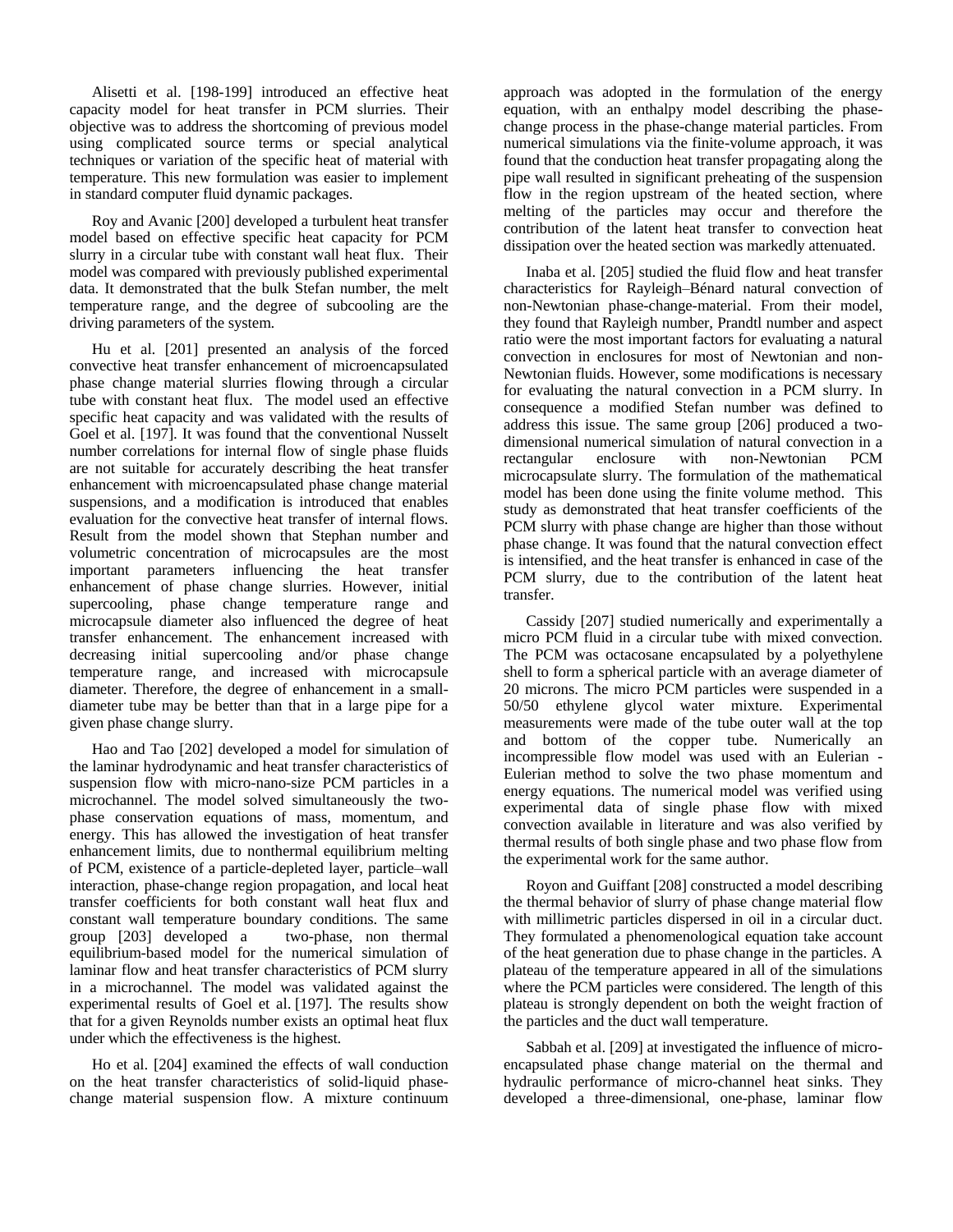model of a rectangular channel using water slurry of MEPCM with temperature dependent physical properties. The conservation equation was solved with Fluent 6.2. The numerical results have been compared to experimental data of Goel et al [197] once adapted for the circular geometry of this experiment. The model result showed a significant increase in the heat transfer coefficient that is mainly dependant on the channel inlet and outlet temperatures and the selected PCM melting temperature. The enhancement is higher for the low concentration of PCM in slurry due to the increase of slurry viscosity with its concentration.

Kuravi et al. [210] produced a numerical investigation of performance of a nano-encapsulated phase change material slurry in a manifold microchannel heat sink. The slurry was modeled as a bulk fluid with varying specific heat. The temperature field inside the channel wall is solved three dimensionally and is coupled with the three dimensional velocity and temperature fields of the fluid.

Zhang et al. [211] analyzed the convective heat transfer enhancement mechanism of microencapsulated PCM slurries based on the analogy between convective heat transfer and thermal conduction with thermal sources. The heat transfer enhancement for laminar flow in a circular tube with constant wall temperature is analyzed using an effective specific heat capacity model. This model was validated by comparison with the result of Charunyakorn et al. [195] and Alisetti and Roy [199].The numerical simulation results

have pointed out the Stephan number and the phase change temperature range as the most important parameters influencing the Nusselt number fluctuation profile of phase change slurry. The fluctuation amplitude increases with decreasing phase change temperature range. The fluctuation amplitude and range increase with decreasing Stephan number when phase change happen. Later, members of the same group [212] studied experimentally and numerically characteristics of microencapsulated PCM flowing in a circular tube. The enhanced convective heat transfer mechanism was analyzed by using the enthalpy model. Three kinds of fluid–pure water, micro-particle slurry and MPCMS were numerically investigated. They had essentially to the same conclusions

Using the same setup as Jones et al. [93], Sun et al. [94] studied the behavior of slurry composed of neutrally buoyant ceramic hollow spheres suspended in a paraffin wax. The numerical analysis employed a particle-diffusive model and the enthalpy method. Reasonable agreement was obtained between the experiments and numerical predictions. Nevertheless, flow and heat transfer characteristics were greatly altered due to the presence of the solid particles and that the particle-diffusive model was insufficient to describe the particle migration during melting.

A synthesis for the numerical study of slurries is provided in Table VIII below.

| <b>Model</b>             | material                                  | formulation     | <b>Numerical</b> | <b>Comment</b>                                             | <b>Validation</b>                                                                                |
|--------------------------|-------------------------------------------|-----------------|------------------|------------------------------------------------------------|--------------------------------------------------------------------------------------------------|
| Charunyakor et al [195]  |                                           | <b>FD</b>       | $1-D$            | Circular ducts                                             | Ahuja [233]                                                                                      |
| Zhang and Faghri [196]   |                                           | <b>FD</b><br>FG | $1-D$            | Circular tubes, constant heat flux                         | Experimental<br>Goel et al. [197]                                                                |
| Alisetti et al [198-199] |                                           | <b>CFD</b>      |                  | Effective heat capacity                                    |                                                                                                  |
| Roy and Avanic [200]     | $10%$ n-<br>hexadecane in<br>water        | <b>FD</b><br>FG | $3-D$            | Turbulent heat transfer                                    | Numerical<br>Petukhov [234]<br>Sparrow [236]<br>Experimental<br>Hartnett [235]<br>Choi [237-238] |
| Hu et al [201,206]       |                                           | <b>FD</b><br>FG | $2-D$            | Circular tubes, constant heat flux                         | Experimental<br>Goel et al [197].                                                                |
| Ho et al $[204]$         |                                           | <b>FD</b><br>FG |                  | Micro and nano particles                                   |                                                                                                  |
| Inaba et al [205, 206]   | 30:5:65<br>Parafin<br>Surfactant<br>Water | FD<br>FG        | $2-D$            | Natural convection, newtonian and non-<br>newtonian fluids | Yes<br>Numerical<br>Vahl Davis and<br>Jones [239]<br>Ozoe and<br>Churchill [240]                 |
| Cassidy [207]            | octacosane                                | <b>FD</b><br>FG | $2-D$            | Mixed convection                                           | Yes                                                                                              |
| Royon and Guiffant [208] |                                           | <b>FD</b><br>FG | $1-D$            | Milimetric particles in oil                                | Numerical with<br>Bird et al. [241]                                                              |
| Sabbah et al [209]       |                                           | <b>CFD</b>      | $3-D$            | 3D single phase flow, FLUENT                               | Experimental<br>Goel et al [197]                                                                 |
| Kuravi et al [210]       |                                           | <b>FE</b>       | $3-D$            | Bulk fluid with adaptative specific heat                   | Experimental<br>Goel et al [197]                                                                 |
| Zhang et al [211, 212]   |                                           | <b>FD</b><br>FG | $2-D$            | Analogy with thermal sources                               | Charunyakorn et<br>al [195]<br>Alisetti and Roy                                                  |

TABLE VIII. MODELS FOR SLURRIES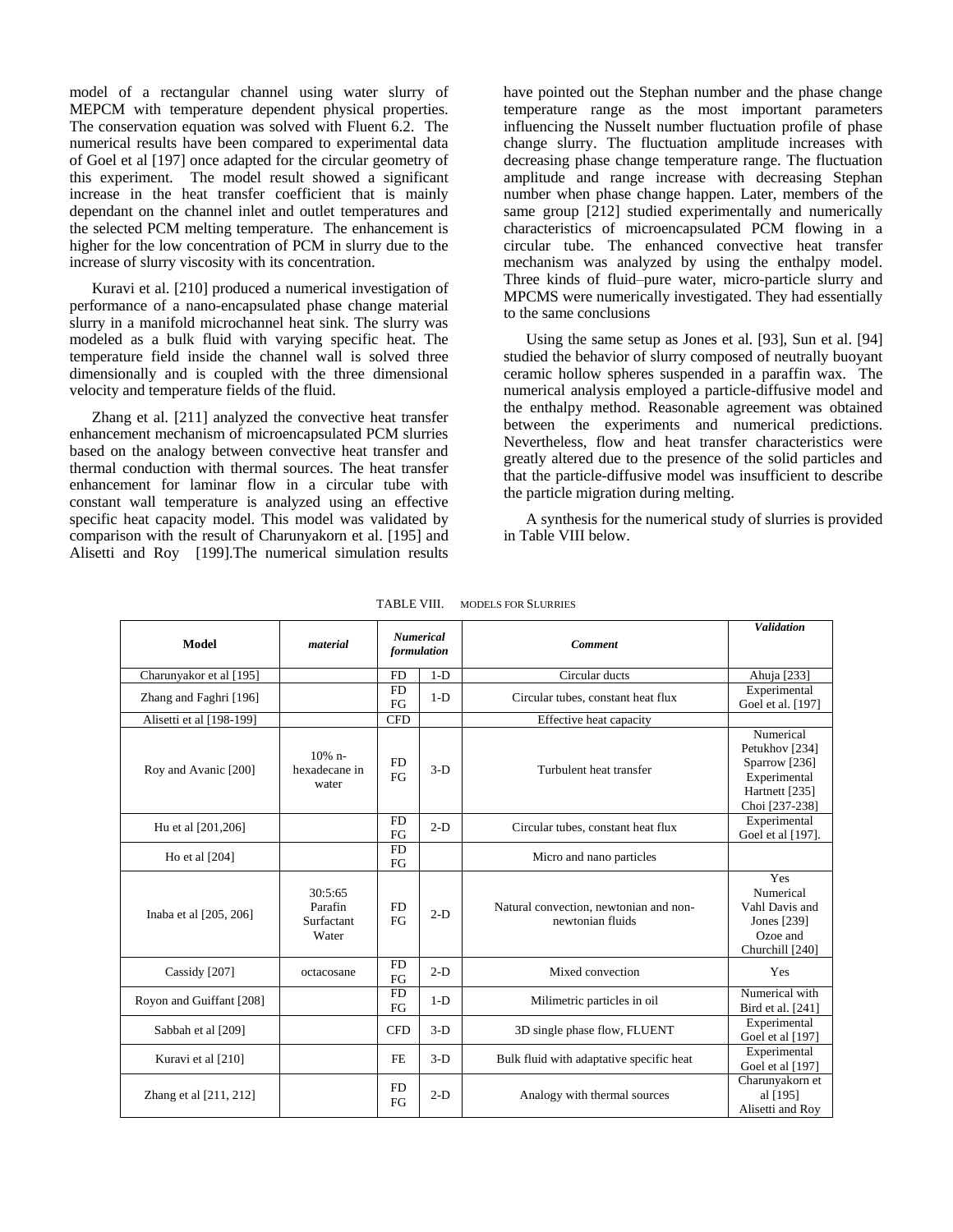| Model          | material     | <b>Numerical</b><br>formulation | <b>Comment</b>             | <b>Validation</b>                 |
|----------------|--------------|---------------------------------|----------------------------|-----------------------------------|
|                |              |                                 |                            | [199]                             |
| Sun et al [94] | Paraffin wax | $2-D$                           | Neutrally buoyant ceramics | Experimental<br>Jones et al. [93] |

## V. CONCLUSION

# *A. Content*

This paper presented an exhaustive review of numerical methods applied to the solutions of heat transfer problems involving phase change materials for thermal energy storage. The review is a model collection of fundamental and most recent work published on the subject. This survey is organized according to the problem geometry (Cartesian, spherical, and cylindrical) and specific configurations or applications (packed beds, finned surfaces, porous and fibrous materials, slurries). The authors do not claim anything about the completeness of the review as some papers may have been unfortunately neglected. The authors apology for any crucial omission and welcome all authors to contact them to complete the review.

# *B. Analysis: numerical issues and validation*

As a general conclusion one can readily observed that the elder studies all had experimental counterparts to validate the modeling of the problem with an appropriate set of equations and the subsequent formulation of a numerical method to solve the relevant sets of discretized equations. Many of these early studies also involved analytical solutions used to validate the model for selected problems that admit closed form solutions.

As time passes, the authors rely more and more on other studies, mostly other numerical studies, to validate their own numerical results. And it is somewhat interesting to mention that among the 240+ references cited here, in only one the authors stated that the results were not "in good agreement with those found in the references". Many of the recent studies discuss their results qualitatively only as the comparison with a graph taken from a publication may be somehow hazardous.

In recent studies, the proportion of analyses which rely on commercial codes increases and the discussions that pertain to stability, convergence, grid independence and other related numerical issues diminishes.

On the other hand, we found that some laboratories are involved in LHTES for decades and in these labs there is a mature culture of experimental, analytical, and numerical methods for the analysis.

## *C. Analysis: type of materials and configurations*

There is an incentive to mix several materials with different phase change temperature to allow for more heat recovery. Packed beds, finned geometries, porous and fibrous materialbased applications, and slurries are the particular configurations for most studies that pertain to systems involving PCMs. The latter receives more attention these days as a result of the incentive to study nano heat transfer in OECD countries.

However, it would have been interesting in these studies to discuss the issue of pumping power or the effect of the micro or nano capsules of PCMs on the apparent or effective viscosity of the fluids. None of the authors mention this critical issue when it comes to establish the net energy balance of operation.

Moreover, in several studies, carbon fibers are used to enhance conduction in PCMs (it is a well known fact that their average conductivity is poor) but these studies are silent about the energy cost of production of those fibers.

# *D. Analysis: economic impact*

This issue is not treated at all in any of the paper. The use of a PCM based system compared to a standard sensible heat system is not discussed. The whole issue of storage in a technico-economical context is not found in the reviewed papers.

# *E. Concluding remarks*

Models are now established for most applications of PCM materials. In many cases, simplified models or analytic expressions or correlation functions have been developed for practical guidance in optimizing design of system using PCM. They should be used as guidelines when adjusting the implementation of a numerical method to be used in the design of systems.

The validation of numerical predictions should always be performed by means of appropriate experimental data. The experimental data should in turn be accompanied by a suitable uncertainty analysis while the predictions should first address the issues of stability, convergence, etc. One should also keep in mind that the the so-called "governing" equations do not govern but describe the physics of he problem. This semantic distinction should avoid comments found in a paper into which the authors indicate that experiments are not in agreement with the predictions instead of the opposite.

Life cycle analysis, both economical and energetic, should be performed on systems to determine into which conditions energy storage systems involving PCMs should be used.

Despite these criticisms, the actual situation which finds climate changes, security of the supplies, and fossil fuels depletion at the heart of the economic discussions will ensure a place for PCMs in the global energy efficiency policies of the world to come.

#### **REFERENCES**

[1] M. M. Farid, A. M. Khudhair, S. A. K. Razack, and S. Al-Hallaj, A. review on phase change energy storage: materials and applications, Energy Conversion and Management, vol. 45(9-10), pp.1597-1615 (2004)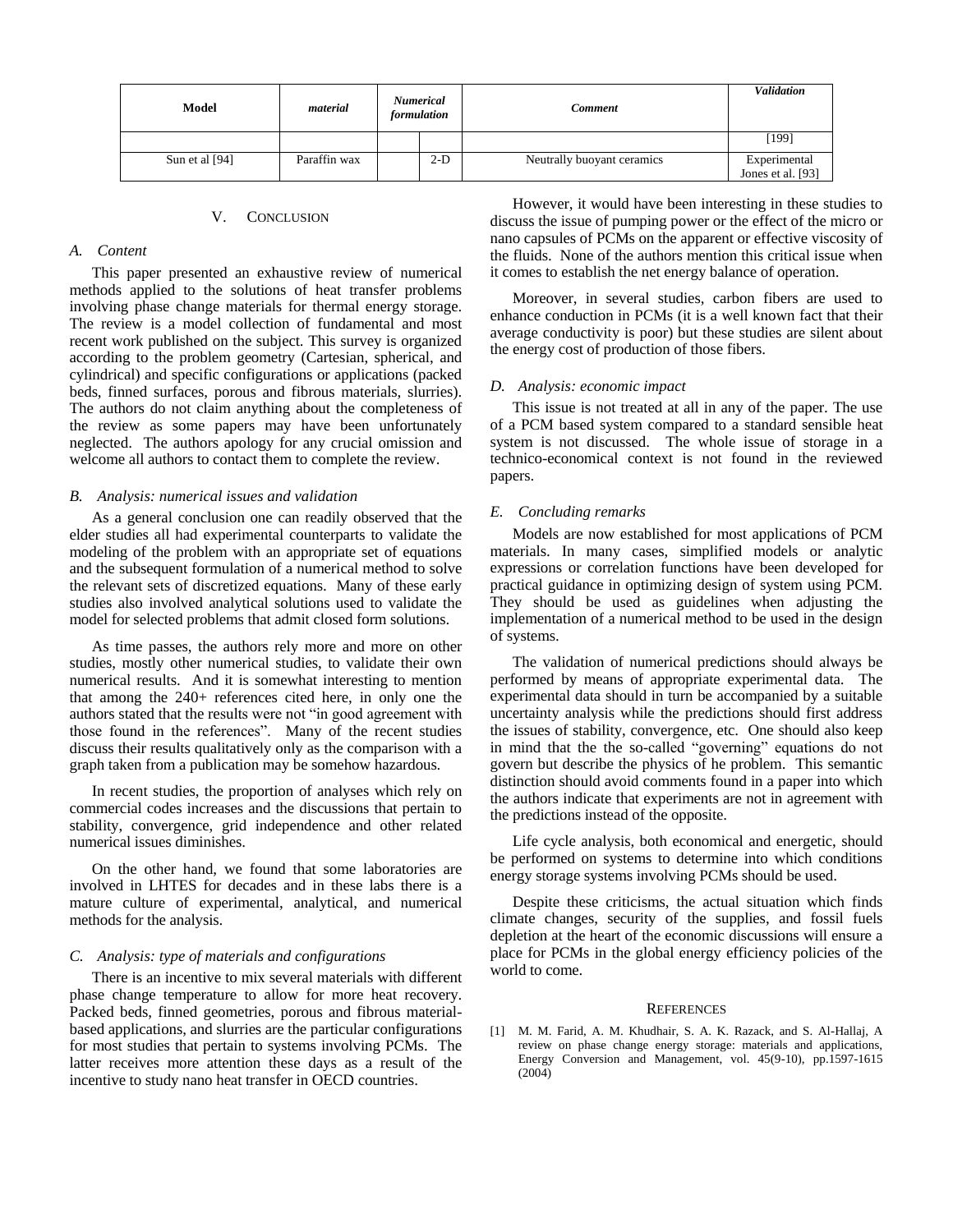- [2] A. Sharma et al., Review on thermal energy storage with phase change materials and applications, Renewable and Sustainable Energy Review, Volume 13, Issue 2, pp. 318-345 (2009)
- [3] Y. Zhang, G. Zhou, K. Lin, Q. Zhang, and H. Di , Application of latent heat thermal energy storage in buildings: State-of-the-art and outlook, Building and Environment, vol. 42(6), pp2197-2209 (2007)
- [4] A. F. Regin, S.C. Solanki, and J.S. Saini, Heat transfer characteristics of thermal energy storage system using PCM capsules: A review, Renewable and Sustainable Energy Reviews, vol. 12(9), pp 2438-2458 (2008)
- [5] V. V. Tyagi, and D. Buddhi, PCM thermal storage in buildings: A state of art, Renewable and Sustainable Energy Reviews, vol. 11(6), pp1146- 1166 (2007)
- [6] S. Mondal, Phase change materials for smart textiles An overview, Applied Thermal Engineering, vol. 28(11-12), pp. 1536-1550, (2008)
- [7] V.P. Sethi, and S.K. Sharma, Survey and evaluation of heating technologies for worldwide agricultural greenhouse applications, Solar Energy, vol. 82(9), pp. 832-859 (2008)
- [8] P. Verma, Varun, and S.K. Singal, Review of mathematical modeling on latent heat thermal energy storage systems using phase-change material, Renewable and Sustainable Energy Reviews, vol. 12(4), pp.999-1031, (2008)
- [9] B. P. E. Clapeyron and M. M. Lamé , Mémoire sur la solidification par refroidissement d'un globe liquide, Annales Chimie Physique, 47, pp. 250-256 (1831)
- [10] M. Brillouin, Sur quelques problèmes non résolus de la Physique Mathématique classique Propagation de la fusion. Annales de l'institut Henri Poincaré, 1 no. 3 pp. 285-308 (1930)
- [11] J. Stefan, Uber einige probleme der theorie der warmeleitung, Sber. Akad. Wiss. Wien, vol 98 pp. 473-484 (1889)
- [12] G.W. Evans, A note on the existence of a solution to a problem of Stefan, Q. Appl. Math. 9, pp 185–193 (1951)
- [13] J. Douglas, A uniqueness theorem for the solution of a Stefan problem, Proc. Am. Math. Soc. 8, pp 402–408 (1957)
- [14] John Crank, Free and Moving Boundary Problems, Clarendon Press, Oxford (1984)
- [15] J.M. Hill, One-Dimensional Stefan Problems: An Introduction, Longman Scientific Technical, Harlow, (1987)
- [16] H. S. Carslaw and J. C. Jaeger, Conduction of heat in Solids. Clarendon Press, Oxford. (1959)
- [17] V. J. Lunardini., "Heat Transfer in Cold Climates", Van Nostrand Reinhold, New York. (1981)
- [18] Z. Ma and Y. Zhang, Solid velocity correction schemes for a temperature transforming model for convection phase change, International Journal of Numerical Methods for Heat, 16:2, pp. 204-225 (2006)
- [19] C. R. Swaminathan and V.R. Voller, On the enthalpy method, Int J Num Meth, Heat Fluid Flow 3, pp. 233–44 (1993)
- [20] V. R. Voller, M. Cross and N. C. Markatos, An enthalpy method for convection/diffusion phase change, Int J Numer Meth Eng 24, pp 271– 84, (1987)
- [21] V. Alexiades, A. D. Solomon. Mathematical modeling of melting and freezing processes. USA: Hemisphere Publishing Corporation; (1993)
- [22] B. Nedjar, An enthalpy-based finite element method for nonlinear heat problems involving phase change, Comput. Struct. 80, pp. 9–21 (2002)
- [23] L.W. Hunter, J.R. Kuttler, The enthalpy method for heat conduction problems with moving boundaries, J. Heat Transfer, Trans. ASME 111, pp. 239–242 (1989)
- [24] M. Amdjadi, B. Fabre, C. Meynadier, Résolution unidimensionnelle d'un problème de Stefan par une méthode à pas de temps variable. Application à une bille de chliarolithe, Revue Générale de thermique Fr. 339, pp. 129–134 (1990)
- [25] V. R. Voller, Fast implicit finite-difference method for the analysis of phase change problems. Numer Heat Transfer Part B17 pp. 155–69 (1990)
- [26] C. Bonacina et al. , Numerical solution of phase-change problems, Int. J. Heat Mass Tran., 16, pp. 1825–1832 (1973)
- [27] Y. Cao, A. Faghri, "A numerical analysis of phase change problem including natural convection", J. Heat Transfer, Vol. 112, pp. 812-15 (1990)
- [28] K. Morgan, "A numerical analysis of freezing and melting with convection‖, Comp. Meth. App. Eng., Vol. 28, pp. 275-84 (1981)
- [29] M. Yang, W. Q. Tao, W.Q. "Numerical study of natural convection heat transfer in a cylindrical envelope with internal concentric slotted hollow cylinder", Numerical Heat Transfer, Part A, Vol. 22, pp. 289-305 (1992)
- [30] A.D. Brent, V. R. Voller, K. J. Reid, "Enthalpy-porosity technique for modeling convection-diffusion phase change: application to the melting of a pure metal‖, Numerical Heat Transfer, Vol. 13, pp. 297-318.(1988)
- [31] D.K. Gartling, "Finite element analysis of convective heat transfer problems with change of phase", in Morgan, K., Taylor, C. and Brebbia, C.A. (Eds), Computer Methods in Fluids, Pentech, London, pp. 257-84 (1980)
- [32] M. Okada, "Analysis of heat transfer during melting from a vertical wall‖, Int. J. Heat Mass Transfer, Vol. 27, pp. 2057-66 (1984) R. J. Braun, B. T. Murray, Adaptive phase-field computations of dendritic growth. Journal of Crystal Growth 174, pp. 41–53 (1997)
- [33] R. H. Nochetto, M. Paolini, C. Verdi, An adaptive finite element method for two-phase Stefan problems in two space dimensions, Part II: implementation and numerical experiments. SIAM Journal on Scientific Computing 12, ppé 1207–1244 (1991)
- [34] N. Provatas, N. Goldenfeld, J. Dantzig, Efficient computation of dendritic microstructures using adaptive mesh refinement. Physical Review Letters 80, pp. 3308–3311 (1998)
- [35] N. Provatas, N. Goldenfeld, J. Dantzig, Adaptive mesh refinement computation of solidification microstructures using dynamic data structures. Journal of Computational Physics 148, pp. 265–290 (1999)
- [36] M. Ainsworth and J. T. Oden, A Posteriori Error Estimation in Finite Element Analysis, Pure and Applied Mathematics, Wiley-Interscience (2000)
- [37] J. A. Mackenzie and M. L. Robertson. The numerical solution of onedimensional phase change problems using an adaptive moving mesh method. Journal of Computational Physics 161, pp. 537–557 (2000)
- [38] J. A. Mackenzie and M. L. Robertson, 'A moving mesh method for the solution of the one-dimensional phase-field equations', J. Comput. Phys. 181, pp. 526–544 (2002)
- [39] J. A. Mackenzie and W. R. Mekwi, On the use of moving mesh methods to solve PDEs, in Adaptive Computations: Theory and Algorithms (T. Tang and J. Xu, eds), Science Press, Beijing, pp. 242–278. (2007)
- [40] Z. Tan, K. M. Lim and B. C. Khoo, 'An adaptive mesh redistribution method for the incompressible mixture flows using phase-field model', J. Comput. Phys. 225, pp. 1137–1158 (2007)
- [41] R. Viswanath and Y. Jaluria, A comparison of different solution methodologies for melting and solidification problems in enclosures, Numer. Heat Transfer, Part B: Fundam. 24, pp. 77–105. (1993)
- [42] O. Bertrand, B. Binet, et al., Melting driven by natural convection. A comparison exercise: first results, Int. J. Therm. Sci. 38, pp. 5–26. (1999)
- [43] M. A. Hamdan and F. A. Elwerr, Thermal energy storage using a phase change material. Sol Energy 56(2) pp. 183–9. (1996)
- [44] C. Benard, G. Gobin, F. Martinez, Melting in rectangular enclosures: experiments and numerical simulations. J Heat Transfer Trans ASME 107, pp. 794–802 (1985)
- [45] M. Lacroix, V.R. Voller, Finite different solutions of solidification phase change problems: transformed versus fixed grids, Numer. Heat Transfer, Part B 17, pp. 25–41 (1990)
- [46] M. Lacroix, Computation of heat transfer during melting of a pure substance from an isothermal wall, Numer. Heat Transfer, Part B 15, pp. 191–210 (1989)
- [47] M. Lacroix, Contact melting of a phase change material inside a heated parallelepedic capsule, Energy Convers. Mgmt. 42, pp. 35–4 (2001)
- [48] B. Binet, M. Lacroix, Numerical study of natural-convection dominated melting inside uniformly and discretely heated rectangular cavities, J. Numer. Heat Transfer, Part A 33, pp. 207–224 (1998)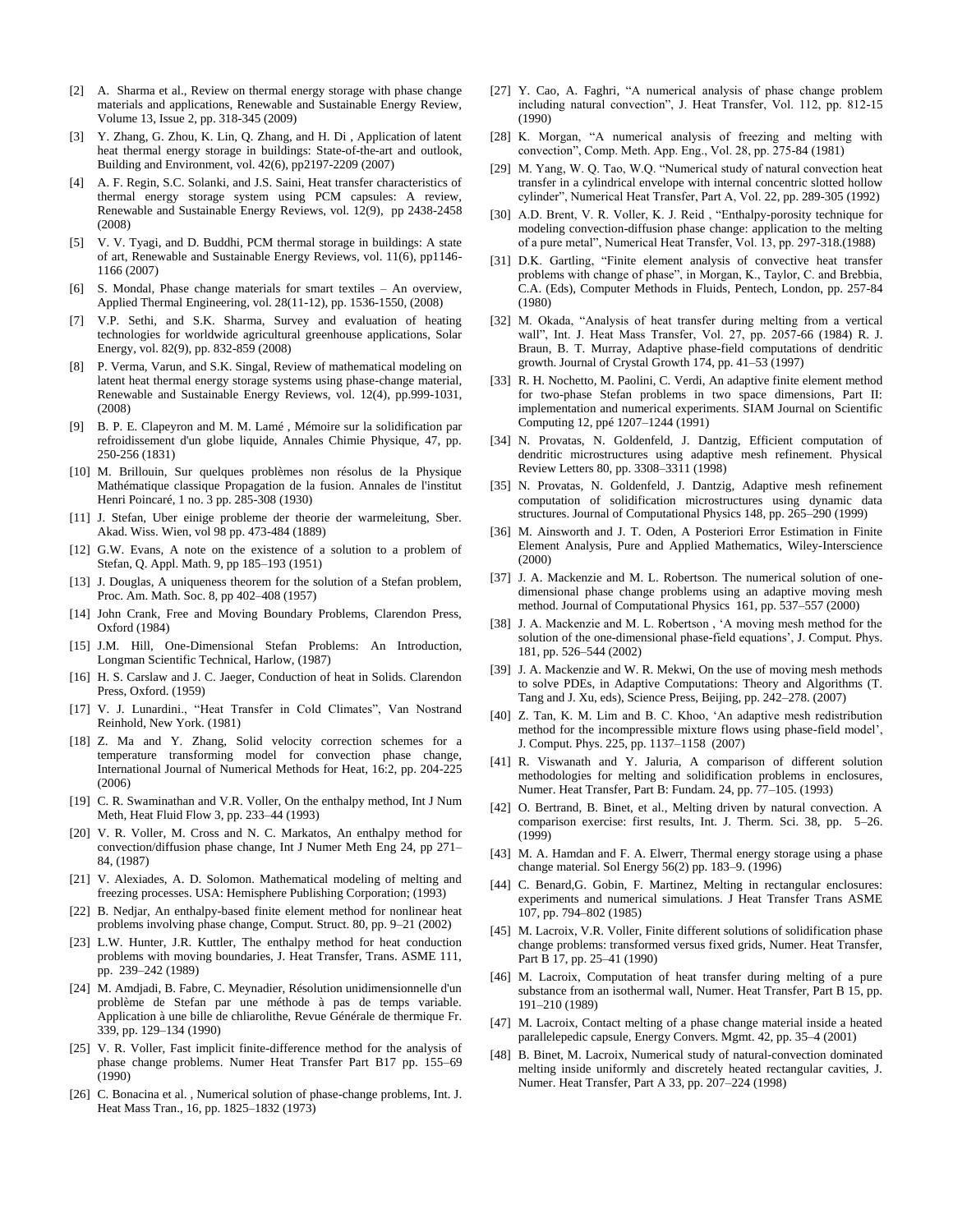- [49] B. Binet, M. Lacroix, Étude numérique de la fusion dans des enceintes rectangulaires chauffées uniformément ou discrètement par les parois latérales conductrices, Int. J. Thermal Sci. 37, pp. 607–620 (1998)
- [50] P. Brousseau, M. Lacroix, Study of the thermal performance of a multilayer PCM storage unit, Energy Convers. Mgmt. 37, pp. 599–609 (1996)
- [51] P. Brousseau, M. Lacroix, Numerical simulation of a multi-layer latent heat thermal energy storage system, Int. J. Energy Res. 22, pp. 1–15 (1998)
- [52] N. Shamsundar, E.M. Sparrow, Analysis of multidimensional conduction phase change via the enthalpy model, J. Heat Transfer, Trans. ASME,pp. 333–340 (1975)
- [53] N. Shamsundar, E.M. Sparrow, Effect of density change on multidimensional conduction phase change, J. Heat Transfer, Trans. ASME 98, pp. 550–557 (1976)
- [54] N. Shamsundar, R. Srinivasan, Analysis of energy storage by phase change with an array of cylindrical tubes, in: Thermal Energy Storage and Heat Transfer in Solar Energy Systems. American Society of Mechanical Engineers,vol. 35, New York (1978)
- [55] N. Shamsundar, E. Rooz, Numerical Methods For Moving Boundary Problems, in: Handbook of Numerical Heat Transfer, Wiley– Interscience (1988)
- [56] N. Shamsundar, Comparison of numerical methods for diffusion problems with moving boundaries, in: O.G. Wilson, A.D. Solomon, T.T. Boggs (Eds.), Moving Boundary Problems, Academic Press, New York (1978)
- [57] M. Costa, A. Oliva, C.D. Perez Segarra, R. Alba, Numerical simulation of solid–liquid phase change phenomena, Comput. Meth. Appl. Mech. Eng. 91, pp. 1123–1134(1991)
- [58] M. Costa, A. Oliva, C.D. Perez-Segarra, Three-dimensional numerical study of melting inside an isothermal horizontal cylinder, Numer. Heat Transfer, Part A 32, pp. 531–553 (1997)
- [59] M. Costa, D. Buddhi, A. Oliva. Numerical simulation of a latent heat thermal energy storage system with enhanced heat conduction. Energy Convers Manage 39(3–4), pp. 319–30. (1998)
- [60] S. V., Patankar, Numerical heat transfer and fluid flow. Washington, DC: Hemisphere Publishing Corporation; (1980)
- [61] M. M. Farid, R. M. Husian, An electrical storage heater using phase change method of heat storage. Energy Convers Mgmt 30, pp. 219–30 (1990)
- [62] M. M. Farid, F. A. Hamad, M. Abu-Arabi, Phase change cool storage using dimethyl-sulfoxide. Energy Convers Mgmt 39, pp. 819–26 (1998)
- [63] D. J. Morrison, S. I. Abdul Khalik, Effect of phase change energy storage on the performance of air-based and liquidbased solar heating systems, Solar Energy 20, pp. 57–67 (1978)
- [64] R. Marshall, C. Dietsche, Comparisons of paraffin wax storage subsystem models using liquid heat transfer media. Solar Energy 29, pp.503–11 (1982)
- [65] E. Halawa, F. Bruno, W. Saman, Numerical analysis of a PCM thermal storage system with varying wall temperature. Energy Convers Manage 46, pp. 2592–604 (2005)
- [66] J. A. Bailey, J. C. Mulligan, C. K. Liao, S. I. Guceri, M. K. Reddy. Research on solar energy storage subsystem utilizing the latent heat of phase change of paraffin hydrocarbons for the heating and cooling of buildings. Report to the National Science Foundation for Grant GI-4438, North Carolina State University, USA, (1976)
- [67] S. M. Vakilaltojjar, W. Saman, Analysis and modeling of a phase change storage system for air conditioning applications. Appl Therm Eng 21, pp. 249–63 (2001)
- [68] D. R. Laybourn, Thermal energy storage with encapsulated ice. ASHRAE, Part 1 94, pp. 1971–88 (1988)
- [69] A. Barba, M. Spriga. Discharge mode for encapsulated PCMs in storage tanks. Sol Energy 74, pp. 141–8 (2003)
- [70] S. Lin, Z.Jiang, An improved quasi-steady analysis for solving freezing problems in a plate, a cylinder and a sphere. ASME J Heat Transfer 125, pp. 1123–8 (2003)
- [71] P. D. Silva, L. C. Goncalves, L. O. Pires. Transient behavior of a latent heat thermal energy store: numerical and experimental studies. Appl Energy 73, 83–98 (2002)
- [72] B. Zivkovic, I Fujii, An Analysis of isothermal phase change of phase change material within rectangular and cylindrical containers, Sol Energy 70(1), pp. 51–61 (2001)
- [73] T. Hirata, Y. Makino, Y. Kaneko, Analysis of close-contact melting for octadecane and ice inside isothermally heated horizontal rectangular capsule. Int J Heat Mass Transfer 34(12), pp. 3097–106 (1991)
- [74] H. Ettouney, H. El-Dessouky,A. Al-Ali, Heat transfer during phase change of paraffin wax stored in spherical shells. ASME J Sol Energy Eng 127,pp. 357–65 (2005)
- [75] J. M. Khodadadi, Y. Zhang, Effects of buoyancy-driven convection on melting within spherical containers. Int J Heat Mass Transfer 44, pp. 1605–18 (2001)
- [76] S. A. Fomin, T. S. Saitoh, Melting of Unfixed material in spherical capsule with nonisothermal wall. Int J Heat Mass Transfer 42, pp. 4197– 205 (1999)
- [77] S. A. Fomin, A. V. Wilchinsky, Shape-factor effect on melting in an elliptic capsule, International Journal of Heat and Mass Transfer Volume 45, Issue 14, pp. 3045-3054 (2002)
- [78] A. V. Wilchinsky, S. A. Fomin, T. Hashida, Contact melting inside an elastic capsule International Journal of Heat and Mass Transfer 45, pp. 4097–4106 (2002)
- [79] I. W. Eames, K. T. Adref, Freezing and melting of water in spherical enclosures of the type used in thermal (ice) storage systems. Appl Therm Eng 22:733–45. (2002)
- [80] L. Bilir, Z. Ilken, Total solidification time of a liquid phase change material enclosed in cylindrical/spherical containers. Appl Therm Eng 25, pp. 1488–502 (2005)
- [81] K. A. R. Ismail, J. R. Henriquez, T.M. da Silva, A parametric study on ice formation inside a spherical capsule. Int J Therm Sci 42, pp. 881–7 (2003)
- [82] K. A. R. Ismail, J. R. Henriquez, Solidification of PCM inside a spherical capsule. Energy Convers Manage 41, pp. 173–87 (2000)
- [83] E. Assis, L. Katsman, G. Ziskind, and R. Letan, Numerical and experimental study of melting in a spherical shell, International Journal of Heat and Mass Transfer Volume 50, Issues 9-10, pp 1790-1804 (2007)
- [84] A. Trp, An experimental and numerical investigation of heat transfer during technical grade paraffin melting and solidification in a shell-andtube latent thermal energy storage unit. Sol Energy 79, pp. 648–60 (2005)
- [85] A. Trp , K. Lenic, B. Frankovic, Analysis of the influence of operating conditions and geometric parameters on heat transfer in water-paraffin shell-and-tube latent thermal energy storage unit, International Journal of Heat and Mass Transfer Volume 50, Issues 9-10, pp. 1790-1804 (2007)
- [86] Z. X. Gong, A. S. Mujumdar, Finite-element analysis of cyclic heat transfer in a shell-and-tube latent heat energy storage exchanger. Appl Therm Eng 17(6), pp. 583–91 (1997)
- [87] H. El-Dessouky, F. Al-Juwayhel, Effectiveness of a thermal energy storage system using phase-change materials. Energy Convers Manage 38(6), pp. 601–17 (1997)
- [88] M. M. Farid, Solar energy storage with phase change, J Solar Energy Res 4 , pp. 11–29 (1986)
- [89] M. M. Farid, A. Kanzawa, Thermal performance of a heat storage module using PCM's with different melting temperatures:mathematical modeling. Trans ASME, J Solar Energy Eng 111, pp. 152–7 (1989)
- [90] M. M. Farid, Y. Kim, A. Kanzawa, Thermal performance of heat storage module using PCM's with different melting temperatures:experimental. Trans ASME, J Solar Energy Eng 112, pp. 125–31 (1990)
- [91] J. Prakash, H. P. Garg, G. Datta, A solar water heater with a built-in latent heat storage. Energy Convers Manage 25(1), pp. 51–6 (1985)
- [92] N. K. Bansa, D. Buddhi, An analytical study of a latent heat storage system in a cylinder, Solar Energy 33(4), pp. 235–42 (1992)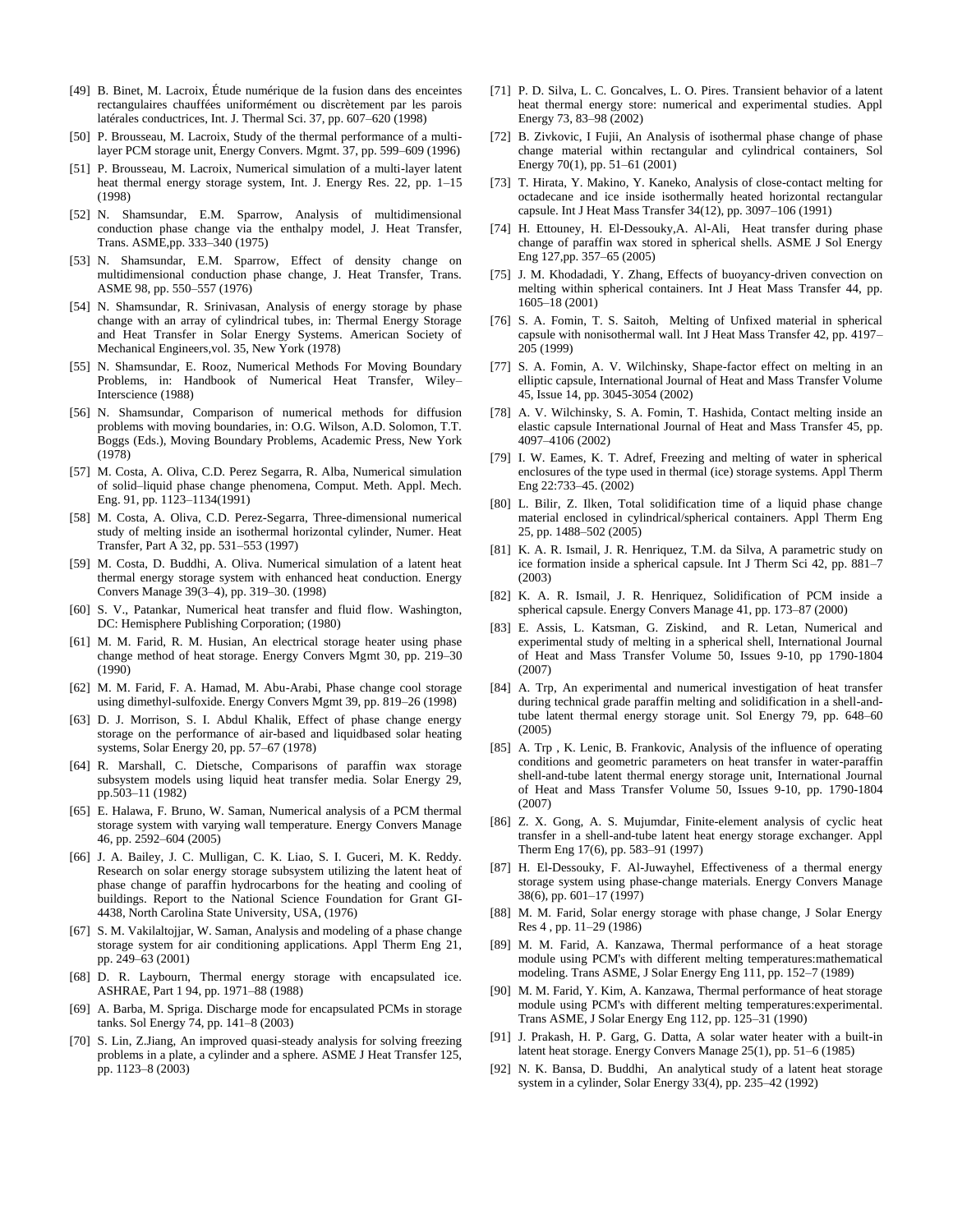- [93] B. J. Jones, D. Sun, S. Krishnan, S. V. Garimella, Experimental and numerical study of melting in a cylinder, International Journal of Heat and Mass Transfer 49, pp. 2724–2738 (2006)
- [94] D. Sun, S. R. Annapragada, S. V. Garimella, Experimental and numerical study of melting of particle-laden materials in a cylinder, International Journal of Heat and Mass Transfer, Volume 52, Issues 13- 14, pp. 2966-2978 (2009)
- [95] M. Esen, T. Ayhan, Development of a model compatible with solar assisted cylindrical energy storage tank and variation of stored energy with time for different phase change materials. Energy Convers Manage 37(12), pp. 1775–85 (1996)
- [96] H. Visser Energy storage in phase-change materials—development of a component model compatible with TRNSYS, Final report, Contract no. 2462-84-09 ED ISPNL, Delft University of Technology, Department of Applied Physics, Delft, (1986)
- [97] M. Esen Numerical simulation of cylindrical energy storage tank containing phase change material on the solar assisted heat pump system and comparing with experimental results. Doctoral thesis, Department of Mechanical Engineering, Karadeniz Technical University, Trabzon, Turkey, (1994)
- [98] T. Saitoh, K. Hirose, High-performance of phase change thermal energy storage using spherical capsules. Chem Eng Commun 41, pp. 39–58 (1986)
- [99] Y. Zhang, Su Yan, Y. Zhu, X. Hu, A General model for analyzing the thermal performance of the heat charging and discharging process of latent heat thermal energy storage systems. Trans ASME J Sol Energy Eng 123, pp. 232–6 (2001)
- [100]C. K. Jotshi, D. Y. Goswami, J. J. Tomilnson JJ. In: Proceedings of 1992 ASES annual conference, USA, (1992)
- [101] H. P. Garg, A. C. Mullick, A. K., Bhargava, Solar thermal energy storage. Dordrecht: D. Reidel Publishing Company; pp. 241–242 (1985)
- [102]R. Naumann R, H. H. Emons, Results of thermal analysis for investigation of salt hydrates as latent heat-storage materials. J Therm Anal 35.pp. 1009–31 (1989)
- [103]A. Benmansour, M. A. Hamdan, A. Bengeuddach, Experimental and numerical investigation of solid particles thermal energy storage unit. Applied Thermal Engineering 26, Issues 5-6, pp. 513-518, (2006)
- [104]T. Kousksou, J. P. Bédécarrats, J. P. Dumas, A. Mimet, Dynamic modeling of the storage of an encapsulated ice tank, Appl Therm Eng 25, pp. 1534–48 (2005)
- [105] C. Arkar, S. Medved, Influence of accuracy of thermal property data of a phase change material on the result of a numerical model of a packed bed latent heat storage with spheres, Thermochim Acta 438, Issues 1-2, pp. 192-201 (2005).
- [106]J. Wei, Y. Kawaguchi, S. Hirano, H. Takeuchi, Study on a PCM heat storage system for rapid heat supply. Appl Therm Eng 25, pp. 2903–20 (2005)
- [107]R. V. Seeniraj, N. Lakshmi Narasimhan N, The thermal response of a cold LHTS unit with heat leak through side walls, Int Commun Heat Mass Transfer 32, pp. 1375–86 (2005)
- [108]K. A. R. Ismail,J. R. Henriquez, Numerical and experimental study of spherical capsules packed bed latent heat storage system. Appl Therm Eng 22, pp. 1705–16 (2002)
- [109] K. A. R. Ismail, R. Stuginsky, A parametric study on possible fixed bed models for PCM and sensible heat storage. Appl Therm Eng 19, pp. 757–88 (1999)
- [110]S. L. Chen, One dimensional analysis of energy storage in packed capsules. ASME J Sol Energy Eng 114, pp. 127–30 (1992)
- [111]S. L., Chen, J. S. Yue, A simplified analysis for cold storage in porous capsules with solidification. ASME J Energy Resour Technol 113, pp. 108–16 (1991)
- [112]L. C. C. Goncalves, S. D. Probert, Thermal energy storage: dynamic performance characteristics of cans each containing a phase change material, assembled as a packed bed, Appl Energy 45, pp. 117–55 (1993)
- [113]G. A. Adebiyi,E. C. Nsofor, W. G. Steele, A. A. Jalalzadeh-Azar, Parametric Study on the Operating Efficiencies of a Packed Bed for

High-Temperature Sensible Heat Storage, J. Sol. Energy Eng. 120, Issue 1, pp. 2-13 (1998)

- [114]J. Yagi, T. Akiyama, Storage of thermal energy for effective use of waste heat from industries. JMater Process Technol 48, pp. 793–804 (1995)
- [115]T. Watanabe, A. Kanzava, Second law optimization of a latent heat storage system with PCMs having different melting points. Heat Recovery Syst CHP 15(7), pp. 641–53 (1995)
- [116]T. Watanabe T, H. Hikuchi, A. Kanzawa, Enhancement of charging and discharging rates in a latent heat storage system by use of PCM with different melting temperature. Heat Recovery Syst CHP 13(1), pp. 57– 66 (1993)
- [117]J. P. Bédécarrats, F. Strub, B. Falcon, J. P. Dumas, Experimental and numerical analysis of the supercooling in a phase-change energy storage. In: Proceedings of the 19th international congress of refrigeration, Vol. IIIa. The Hague, The Netherlands; August 20–25, pp. 46–53 (1995)
- [118]J. P.Dumas, J. P. Bédécarrats, F. Strub, B. Falcon, Modelization of a tank filled with spherical nodules containing a phase change material. In: Proceedings of the 10th international heat transfer conference, vol. 7. Brighton; pp. 239–44.(1994)
- [119]T. Kousksou, Bédécarrats JP, Strub F, Castaing-Lasvignottes J. Numerical simulation of fluid flow and heat transfer in a phase change thermal energy storage. Int J Energy Technol Policy 6(1/2) pp. 143–58 (2008)
- [120]J.P. Bédécarrats , J. Castaing-Lasvignottes, F. Strub, J.P. Dumas, Study of a phase change energy storage using spherical capsules. Part I: Experimental results, Energy Conversion and Management 50, pp. 2527–2536 (2009)
- [121]J.P. Bédécarrats , J. Castaing-Lasvignottes, F. Strub, J.P. Dumas, Study of a phase change energy storage using spherical capsules. Part II: Numerical modelling, Energy Conversion and Management 50, pp. 2537–2546 (2009)
- [122]J. P. Bédécarrats, J. P. Dumas, Study of the crystallization of nodules containing a phase change material for cool thermal storage. Int J Heat Mass Transfer 40(1), pp. 149–57 (1997) [in French].
- [123]M. Cheralathan, R. Velraj, S. Renganarayanan, Effect of porosity and the inlet heat transfer fluid temperature variation on the performance of cool thermal energy storage system, Heat Mass Transfe 43, pp. 833–842 (2007)
- [124]P. Dolado, A. Lázaro, B. Zalba, J.M. Marín, Numerical simulation of material behaviour of an energy storage unit with phase change materials for air conditioning applications between 17°C and 40°C, ECOSTOCK 10th International Conference on Thermal Energy Storage, Stockton (2006)
- [125]M. Zukowski, Mathematical modeling and numerical simulation of a short term thermal energy storage system using phase change material for heating applications, Energy Conversion and Management 48, pp. 155–165 (2007)
- [126]M. Vynnycky, S. Kimura, An analytical and numerical study of coupled transient natural convection and solidification in a rectangular enclosure, International Journal of Heat and Mass Transfer 50, (25-26), pp. 5204- 5214 (2007)
- [127]A, Najjar, A. Hasan, Modeling of greenhouse with PCM energy storage, Energy Conversion and Management 49, pp. 3338–3342 (2008)
- [128]M. Veerappan, S. Kalaiselvam, S. Iniyan, R. Goic, Phase change characteristic study of spherical PCMs in solar energy storage, Solar Energy 83, pp. 1245–1252 (2009)
- [129]S.K. Roy, S. Sengupta, Melting of a free solid in a spherical enclosure: effects of subcooling, J. Solar Energy Eng. 111, pp. 32–36 (1989)
- [130] S.K. Roy, S. Sengupta, Gravity-assisted melting in a spherical enclosure: effects of natural convection, Int. J. Heat Mass Transfer 33, pp. 1135– 1147 (1990)
- [131]Y. P. Shih, T. C. Chou, Analytical solution for freezing a saturated liquid inside or outside spheres. Chem Eng Sci 26, pp. 1787-93 (1971)
- [132]I. R. Pedroso, G. A. Domoto, Perturbation solutions for spherical solidification of saturated liquids. Journal of Heat Transfer 95(1), pp. 42- 6 (1973)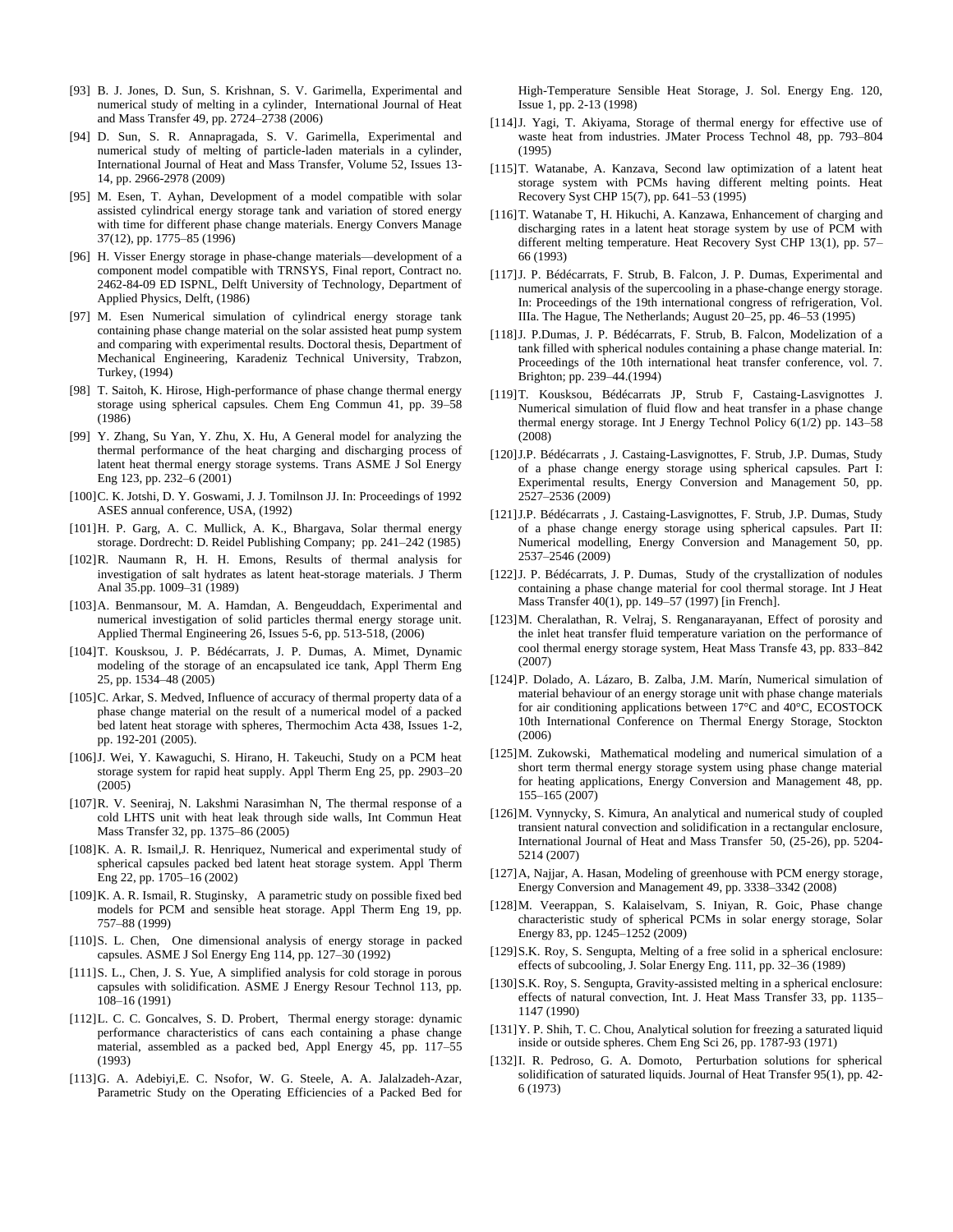- [133]J. M. Hill, A, Kucera, Freezing a saturated liquid inside a sphere. Int Journal Heat and Mass Transfer 26(11), pp. 1631-7 (1983)
- [134]L. A. London, R. A. Seban, Rate of ice formation. Transactions of ASME 65, pp. 771-8 (1943)
- [135]A.F. Regin, S.C. Solanki, J.S. Saini, Experimental and numerical analysis of melting of PCM inside a spherical capsule, in: Proc. of the 9th AIAA/ASME Joint Thermophysics and Heat Transfer Conference (CD ROM), Paper AIAA 2006- 3618, San Francisco, CA, 2006, 12 pp.
- [136]G. Poots, On the Application of Integral Methods to the Solution of Problems Involving the Solidification of Liquid Initially at Fusion Temperature, Int. J. Heat Mass Transfer, 5, pp. 525–531. (1962)
- [137]P. M. Beckett, Ph.D. thesis, Hull University, England. (1971)
- [138]D. N. de G. Allen, R. T. Severn, The Application of the Relaxation Method to the Solution of Non-Elliptic Partial Differential Equations, Q. J. Mech. Appl. Math., 15, p. 53. (1962)
- [139]L. C. Tao, Generalized Numerical Solutions of Freezing a Saturated Liquid in Cylinders and Spheres, AIChE J., 13(1), p. 165 (1967)
- [140]D. S., Riley, F. I. Smith, F. I. and G. Poots, The Inward Solidification of Spheres and Circular Cylinders, Int. J. Heat Mass Transfer, **17**, pp. 1507–1516. (1974)
- [141]V. J. Lunardini, Heat Transfer in Cold Climates, Van Nostrand Reinhold Co., New York, Chap. 8 (1981)
- [142]V.R. Voller, M. Cross, Estimating the solidification/melting times of cylindrically symmetric regions, International, Journal of Heat and Mass Transfer 24 (9) , pp. 1457–1462. (1981)
- [143]V. Shatikian, G. Ziskind, R. Letan, Numerical investigation of a PCMbased heat sink with internal fins, Int. J. Heat Mass Transfer 48 (2005) 3689–3706.
- [144]L. Katsman, Melting and solidification of a phase-change material (PCM), Graduation Project 16-04, Heat Transfer Laboratory, Department of Mechanical Engineering, Ben-Gurion University of the Negev, June 2004.
- [145]E. Assis, L. Katsman, G. Ziskind, R. Letan, Experimental and numerical investigation of phase change in a spherical enclosure, in: Proceedings of the fourth European Thermal Sciences Conference, Birmingham, UK, March 2004.
- [146]F.L. Tan, Constrained and unconstrained melting inside a sphere, International Communications in Heat and Mass Transfer 35, pp. 466– 475 (2008)
- [147]F.L. Tan, S.F. Hosseinizadeh, J.M. Khodadadi, L. Fan, Experimental and computational study of constrained melting of phase change materials (PCM) inside a spherical capsule, International Journal of Heat and Mass Transfer 52, pp. 3464–3472 (2009)
- [148]L. Jian-you, Numerical and experimental investigation for heat transfer in triplex concentric tube with phase change material for thermal energy storage, Solar Energy 82, pp. 977–985 (2008)
- [149]D. MacPhee, I. Dincer, Thermodynamic Analysis of Freezing and Melting Processes in a Bed of Spherical PCM Capsules, Journal of Solar Energy Engineering Vol. 131, 031017-1 (2009)
- [150]D. MacPhee, I. Dincer, Thermal modeling of a packed bed thermal energy storage system during charging, Applied Thermal Engineering 29, pp. 695–705 (2009)
- [151]K. Sasaguchi, M. Yoshida, S. Nakashima, Heat transfer characteristics of a latent heat thermal energy storage unit with a finned tube: Effect of fin configuration, Heat Transfer - Japanese Research; Journal Volume: 19:1, pp. 11-27 (1990)
- [152]K. Sasaguchi, Heat-transfer characteristics of a latent heat thermal energy storage unit with a finned tube. Heat Transfer - Japanese Research; Journal Volume: 19:7, pp. 619-637 (1990)
- [153]M. Lacroix, Study of the heat transfer behavior of a latent heat thermal energy storage unit with a finned tube International journal of heat and mass transfer, vol. 36, no8, pp. 2083-2092 (1993)
- [154]M Lacroix, M Benmadda Numerical heat transfer. Part A, Applications vol. 31, no1, pp. 71-86 (1997)
- [155] R. Velraj, R. V. Seeniraj, B. Hafner, C. Faber and K. Schwarzer, Experimental analysis and numerical modelling of inward solidification

on a finned vertical tube for a latent heat storage unit, Solar Energy 60, Issue 5, pp. 281-290 (1997)

- [156]A. W. Date, Novel strongly implicit enthalpy formulation for multidimensional Stefan problems. Numerical Heat Transfer, Part B 21, pp. 231-251 (1992)
- [157]R. Velraj, R. V. Seeniraj, Heat Transfer Studies During Solidification of PCM Inside an Internally Finned Tube, Journal of Heat Transfer, Vol. 121 , pp. 493-497 (1999)
- [158]R. V. Seeniraj, R. Velraj, N. Lakshmi Narasimhan, Thermal analysis of a finned-tube LHTS module for a solar dynamic power system, Heat and Mass Transfer, Volume 38, Numbers 4-5, pp. 409-417 (2002)
- [159]R. Akhilesh, Arunn Narasimhan, C. Balaji, Method to improve geometry for heat transfer enhancement in PCM composite heat sinks, International Journal of Heat and Mass Transfer 48, pp. 2759–2770 (2005)
- [160] V. Shatikian, G. Ziskind, R. Letan, Numerical investigation of a PCMbased heat sink with internal fins, International Journal of Heat and Mass Transfer 48, pp. 3689–3706 (2005)
- [161]V. Shatikian, G. Ziskind, R. Letan, Numerical investigation of a PCMbased heat sink with internal fins: Constant heat flux, International Journal of Heat and Mass Transfer 51, pp. 1488–1493 (2008)
- [162]V. Shatikian, G. Ziskind, R. Letan, Heat Accumulation in a PCM-Based Heat Sink with Internal Fins, 5th European Thermal-Sciences Conference, The Netherlands (2008)
- [163]I. Běhunek, P. Fiala, Phase Change Materials for Thermal Management of IC Packages, Radioengineering 16(2), pp. 50-55 (2007)
- [164]S. K. Saha, K. Srinivasan, P. Dutta, Studies on Optimum Distribution of Fins in Heat Sinks Filled With Phase Change Materials, Journal of Heat Transfer, Vol. 130 / 034505-1 (2008)
- [165] K. C. Nayak, S. K. Saha, K. Srinivasan, P. Dutta, "A Numerical Model for Heat Sinks With Phase Change Materials and Thermal Conductivity Enhancers," Int. J. Heat Mass Transfer, 49 (11-12), pp. 1833-1844 (2006)
- [166]R. Kandasamy, X. Wang, A. S. Mujumdar, Transient cooling of electronics using phase change material(PCM)-based heat sinks, Applied Thermal Engineering 28, pp. 1047–1057 (2008)
- [167]C. Hirt, B. Nichols, Volume of fluid (VOF) method for the dynamics of free boundaries, Journal of Computational Physics 39, p. 201 (1981)
- [168]X. Wang, A. S. Mujumdar, C. Yap, Effect of orientation for phase change material (PCM)-based heat sinks for transient thermal management of electric components, International Communications in Heat and Mass Transfer 34, pp. 801–808 (2007)
- [169]A. Castell, C. Solé, M. Medrano, J. Roca, D. García, L. F. Cabeza, Effect of Using External Vertical Fins in Phase Change Material Modules for Domestic Hot Water Tanks, International conference on renewable energies and power quality (ICREPQ'06), Palma de Mallorca, (2006)
- [170]H. Mehling, L.F. Cabeza, S. Hippeli, S. Hiebler, PCM module to improve hot water heat stores with stratification. Renewable Energy 28, pp. 699-711 (2003)
- [171]L.F. Cabeza, M. Nogues, J. Roca, J. Illa, S. Hiebler, H. Mehling, PCMmodule to improve hot water heat stores with stratification: first tests in a complete solar system, in: R. Dománski, M. Jaworski, M. Rebow, ed., 9th International Conference on Thermal Energy Storage, vol. 1 (Institute of Heat Engineering) pp. 273-278 (2003)
- [172] K. S. Reddy, Thermal Modeling of PCM-Based Solar Integrated Collector Storage Water Heating System, Journal of solar energy engineering 129, pp. 458-464 (2007)
- [173]M. Gharebaghi, I. Sezai, Enhancement of Heat Transfer in Latent Heat Storage Modules with Internal Fins, Numerical Heat Transfer, Part A, 53, pp. 749–765 (2008)
- [174]K.A.R. Ismail, J.R. Henríquez, L.F.M. Moura, M.M. Ganzarolli, Ice formation around isothermal radial Finned tubes, Energy Conversion and Management 41, pp. 585-605 (2000)
- [175] K.A.R. Ismail, C.L.F. Alves, M.S. Modesto, Numerical and experimental study on the solidification of PCM around a vertical axially finned isothermal cylinder, Applied Thermal Engineering 21, pp. 53-77 (2001)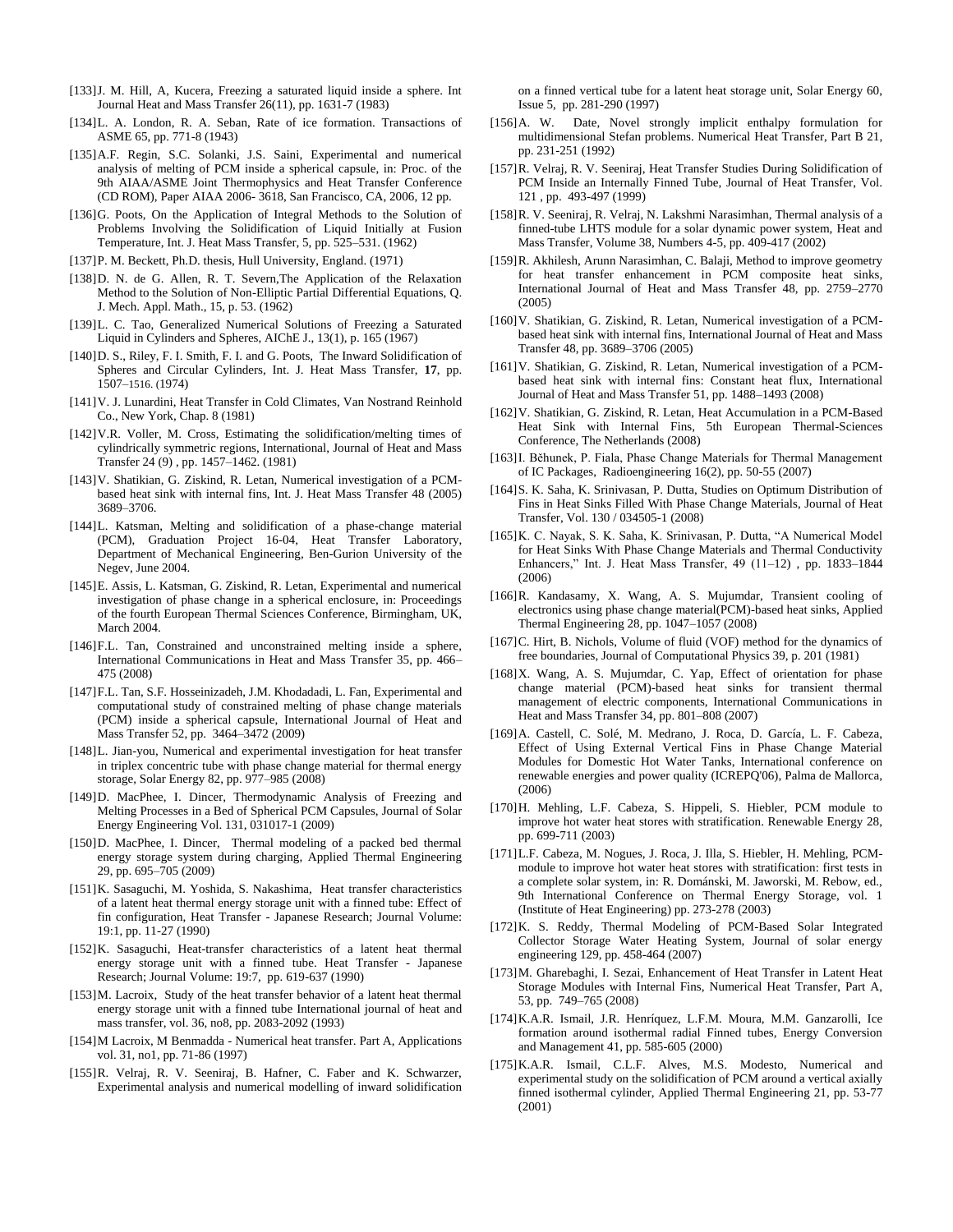- [176]Y. Zhang, A. Faghri, Heat Transfer Enhancement in Latent Heat Thermal Energy Storage System by Using an External Radial Finned Tube, Journal of Enhance Heat Transfer 3, No. 2, pp. 119-127 (1996)
- [177]N. Kayansayan, M. Ali Acar, Ice formation around a finned-tube heat exchanger for cold thermal energy storage, International Journal of Thermal Sciences 45, pp. 405–418 (2006)
- [178]A. Wang, X. Liang, J. Ren, Constructal Enhancement of Heat Conduction with Phase Change, International Journal of Thermophysics, Vol. 27, No. 1, pp. 126-138 (2006)
- [179]P. Lamberg, Mathematical Modelling and Experimental Investigation of Melting and solidification in a Finned Phase Change Material storage, Dissertation for the degree of Doctor of Science in Technology to be presented with due permission of the Department of Mechanical Engineering, Helsinki University of Technology (2003)
- [180]P. Lamberg, K. Sirén, Analytical model for melting in a semi-infinite PCM storage with an internal fin,Heat and Mass Transfer 39, pp. 167- 176 (2003)
- [181]P. Lamberg, K. Sirén, Approximate analytical model for solidification in a finite PCM storage with internal fins, Applied Mathematical Modelling 27, pp. 491–513 (2003)
- [182]P. Lamberg, Approximate analytical model for two-phase solidification problem in a finned phase-change material storage, Applied Energy 77, pp. 131–152 (2004)
- [183] H. F. Erk, M. P. Dudukovic, Phase-Change Heat Regenerators: Modeling and Experimental Studies, AIChE Journal 42 (3), pp. 791-808 (1996)
- [184]O. Mesalhy, K. Lafdi, A. Elgafy, Carbon foam impregnated with Phase Change Material (PCM) as a thermal barrier, Proceeding of the conference of the American Carbon Society, Brown University, Providence, RI (2004)
- [185]O. Mesalhy, K. Lafdi, A. Elgafy, K. Bowman, Numerical study for enhancing the thermal conductivity of phase change material (PCM) storage using high thermal conductivity porous matrix, Energy Conversion and Management 46, pp. 847–867 (2005)
- [186]K. Lafdi, O. Mesalhy, A. Elgafy, Graphite foams infiltrated with phase change materials as alternative materials for space and terrestrial thermal energy storage applications, Carbon 4 6, pp. 1 5 9 –1 6 8 (2008)
- [187]D. B. Khillarkar, Z. X. Going, A. S. Mujumdar, Melting of a phase change material in concentric horizontal annuli of arbitrary crosssection. Appl Thermal Sci 20, pp. 893–912 (2000)
- [188]J. Fukai, Y. Hamada, Y. Morozumi, O. Miyatake, Effect of carbon-fiber brushes on conductive heat transfer in phase change materials, International Journal of Heat and Mass Transfer 45, pp. 4781–4792 (2002)
- [189]J. Fukai, Y. Hamada, Y. Morozumi, O. Miyatake, Improvement of thermal characteristics of latent heat thermal energy storage units using carbon-fiber brushes: experiments and modeling, International Journal of Heat and Mass Transfer 46, pp. 4513–4525 (2003)
- [190]Y. Hamada, W. Ohtsu, J. Fukai, Thermal response in thermal energy storage material around heat transfer tubes: effect of additives on heat transfer rates, Solar Energy 75, pp. 317–328 (2003)
- [191]A. Elgafy, K. Lafdi, Effect of carbon nanofiber additives on thermal behaviour of phase change materials, Carbon 43, pp. 3067–3074 (2005)
- [192]K. Lafdi, M. Matzek, Effect of nanofiber surface functionalization in carbon nano-fiber based nanocomposites systems. In: Proceedings of 35th international SAMPE technical conference, Carbon nanomaterials session, vol. 35, Dayton, OH, USA, 2003, pp. 1–1
- [193]F. Frusteri, V. Leonardi, G. Maggio, Numerical approach to describe the phase change of an inorganic PCM containing carbon fibres, Applied Thermal Engineering 26, pp. 1883–1892 (2006)
- [194]P. Zhang , Z.W. Ma, R.Z. Wang, An overview of phase change material slurries: MPCS and CHS, Renewable and Sustainable Energy Reviews, in press (2009)
- [195]P. Charunyakorn, S. Sengupta, S.K. Roy, Forced convective heat transfer in microencapsulated phase change material slurries: flow in circular ducts, Int. J. Heat Mass Transfer 34 (3), pp. 819–833 (1991)
- [196]Y. Zhang, A. Faghri, Analysis of forced convection heat transfer in microencapsulated phase change material suspensions, J. Thermophys. Heat Transfer 9 (4), pp. 727–732 (1995)
- [197]M. Goel, S.K. Roy, S. Sengupta, Laminar forced convection heat transfer in microencapsulated phase change material suspensions, Int. J. Heat Mass Transfer 37 (4) (1994) 593–604.
- [198]E. L. Alisetti, Forced convection heat transfer to phase change material slurries in circular ducts. PhD., University of Miami, Dpt of Mech Eng (1998).
- [199] E. L. Alisetti, S. K. Roy, S. K., "Forced Convection Heat Transfer to Phase Change Material Slurries in Circular Ducts," J. Thermophys. Heat Transfer, 14, pp. 115–118. (2000)
- [200]S, K, Roy, B. L. Avanic, Turbulent heat transfer with phase change material suspensions. Int J Heat Mass Transfer 44(12), pp. 2277–85. (2001)
- [201]X. Hu, Y. Zhang, Novel insight and numerical analysis of convective heat transfer enhancement with microencapsulated phase change material slurries: laminar flow in a circular tube with constant heat flux, International Journal of Heat and Mass Transfer 45, pp. 3163–3172 (2002)
- [202] Y. L. Hao, Y.-X Tao,., "A Numerical Model for Phase-Change Suspension Flow in Microchannels," Numer. Heat Transfer, Part A, 46, pp. 55–77 (2004)
- [203] K. Q. Xing, Y.-X. Tao, Y. L. Hao, Y. L., "Performance Evaluation of Liquid Flow With PCM Particles in Microchannels," ASME J. Heat Transfer, 127, pp. 931–940 (2005)
- [204]C.J. Ho, J.F. Lin, S.Y. Chiu, Heat transfer of solid–liquid phasechange material suspensions in circular pipes: effects of wall conduction, Numer. Heat Transfer: Part A 45, pp. 171–190 (2004)
- [205]H.Inaba, C. Dai, A. Horibe, Numerical simulation of Rayleigh–Bénard convection in non-Newtonian phase change- material slurry. Int J Therm Sci 42, pp. 471–480 (2003)
- [206]H. Inaba, Y. Zhang, A. Horibe, N Haruki, Numerical simulation of natural convection of latent heat phase-change-material microcapsulate slurry packed in a horizontal rectangular enclosure heated from below and cooled from above, Heat Mass Transfer 43, pp. 459–470 (2007)
- [207]D. Cassidy, Numerical and Experimental Investigations of Mixed Convection in Solid-Liquid Flow for MicroPCM Applications, PhD, North Carolina State University (2008)
- [208]L. Royon, G. Guiffant, Forced convection heat transfer with slurry of phase change material in circular ducts: A phenomenological approach, Energy Conversion and Management 49, pp. 928–932 (2008)
- [209]R. Sabbah, M. M. Farid, Said Al-Hallaj, Micro-channel heat sink with slurry of water with micro-encapsulated phase change material: 3Dnumerical study, Applied Thermal Engineering 29 (2008) 445–454
- [210]S. Kuravi, K. M. Kota, J. Du, L. C. Chow, Numerical Investigation of Flow and Heat Transfer Performance of Nano-Encapsulated Phase Change Material Slurry in Microchannels, Journal of Heat Transfer, Vol. 131 / 062901-1 (2009)
- [211]Y. Zhang, X. Hu, X. Wang, , "Theoretical Analysis of Convective Heat Transfer Enhancement of Microencapsulated Phase Change Material Slurries," Heat Mass Transfer, 40, pp. 59-66 (2003)
- [212]R. Zeng, X Wang, B. Chen, Y. Zhang, J Niu, X. Wang, H. Di, Heat transfer characteristics of microencapsulated phase change material slurry in laminar flow under constant heat flux, Applied Energy 86, pp. 2661–2670 (2009)
- [213]V. R., Voller, *Numerical Heat Transfer, Part B,* 17, 155 (1990)
- [214]L., Goodrich, L., *Int. J. Heat Mass Transfer*, 21, 615 (1978)
- [215]B., Zalba, Thermal energy storage with phase change. Experimental procedure, Ph D. Thesis, University of Zaragoza (2002)
- [216]W. R., Humphries, E. L. Griggs, A design handbook for phase change thermal control and energy-storage devices. NASA Technical Paper 1977;1074.
- [217]L. R. Mack, M. C. Hardee, Natural convection between concentric spheres at low Rayleigh numbers, Int. J. Heat Mass Transfer 11,387-396 (1968).